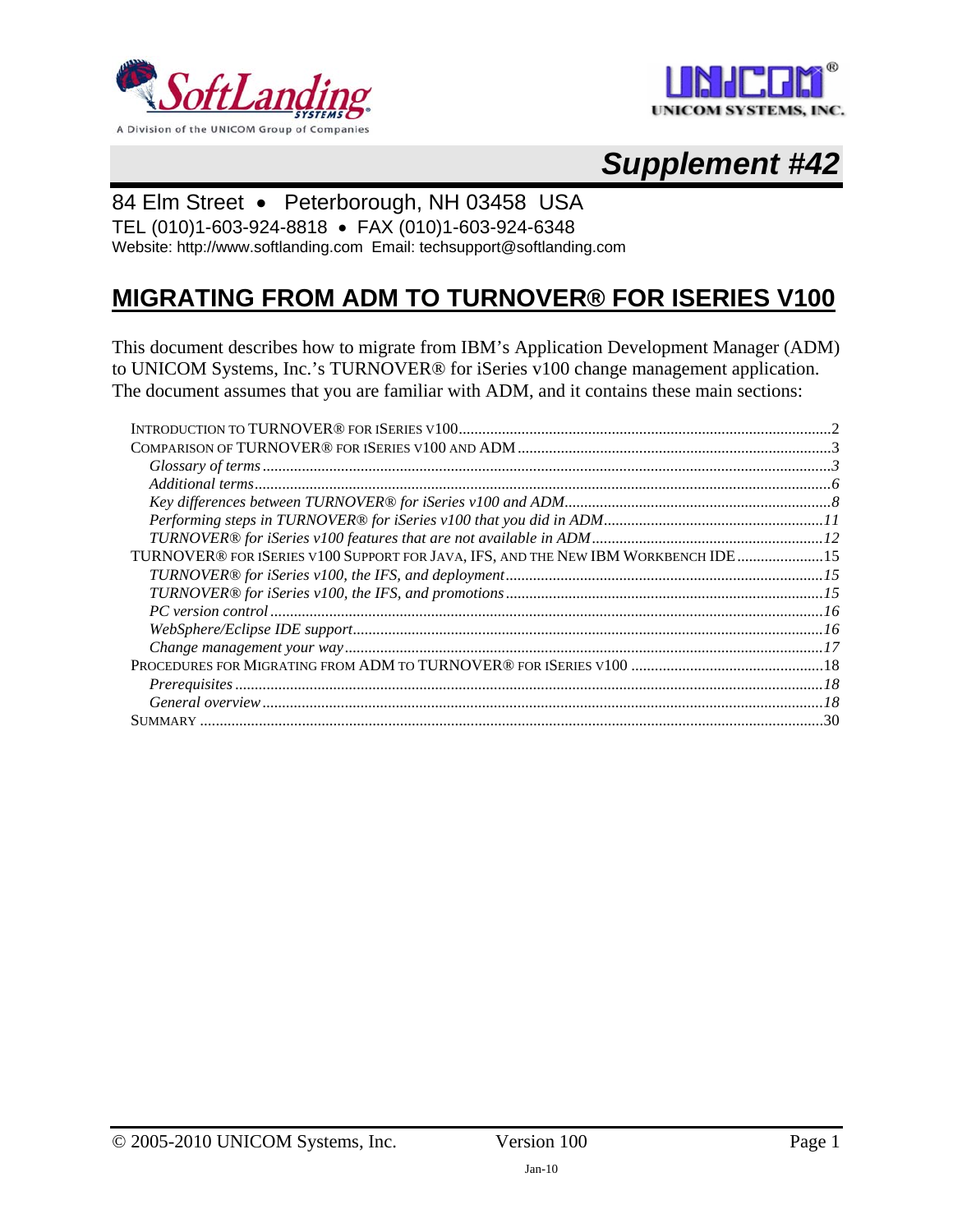# <span id="page-1-1"></span><span id="page-1-0"></span>**INTRODUCTION TO TURNOVER® FOR ISERIES V100**

TURNOVER® for iSeries v100's strength is its ability to handle virtually any kind of application development with a single process. As iSeries applications become more modular and begin to include components built with non-traditional technologies (such as Java, XML, C++, and graphics), this unified approach to application development lets IT organizations spend more time designing and improving competitive applications, and less time managing them.

In addition to supporting basically any development technology, TURNOVER® for iSeries v100 also manages modifications to packaged applications such as PeopleSoft® World (formerly J.D. Edwards WorldSoftware) and BPCS, as well as applications that are built using development tools such as LANSA/LANSA for the Web, AS/SET, COOL:Plex, and COOL:2E.

As the original project-driven change management system, TURNOVER® for iSeries v100's evolution has paralleled trends in AS/400 and iSeries application management. From its foundation of reliable source and object control, it has grown to support automated promotions, auditable change history for source and objects, promotion recovery, application deployment to remote systems, version control, project management, and more. TURNOVER® for iSeries v100's modularity makes it both easy to implement and easy to learn. Individual users can choose from its standard 5250 user interface or its native Windows graphical user interface.

TURNOVER® for iSeries v100's evolution has also been tightly synchronized with advancements in AS/400 and iSeries technology. It was the first change management product to:

- Fully support ILE (concurrent with V2R3 general availability);
- Manage Java and other objects stored in the IFS (May 1999);
- Offer TCP/IP support (October 1997) and FTP support (September 2001);
- Fully automate WebSphere application management and deployment (August 2001); and
- Integrate with the Eclipse integrated development environment (IDE) through its PVCS plug-in (April 2002).

UNICOM Systems, Inc.'s status as the only change management member of IBM's exclusive System Management Partner Group helps ensure continued rapid support of all key technology advancements.

Just as importantly, TURNOVER® for iSeries v100's technology is backed by complete implementation and training services, online workshops for continued education, and the industry's most responsive technical support.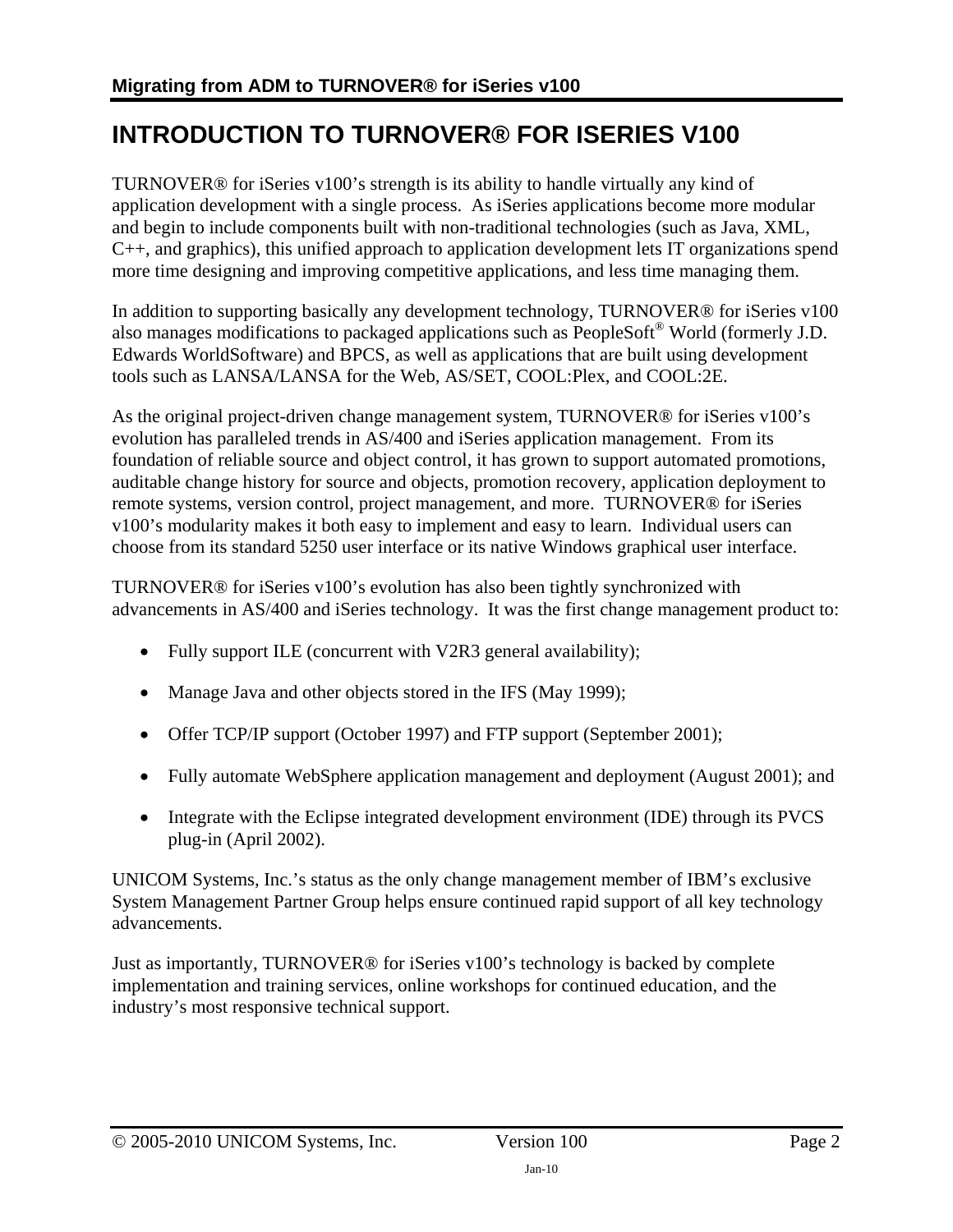# <span id="page-2-1"></span><span id="page-2-0"></span>**COMPARISON OF TURNOVER® FOR ISERIES V100 AND ADM**

This section provides a comparison of ADM and TURNOVER® for iSeries v100 terminology and features.

# <span id="page-2-2"></span>**Glossary of terms**

This is a list of ADM terms with their TURNOVER® for iSeries v100 equivalent.

| <b>ADM Term</b>     | <b>TURNOVER®</b> for iSeries v100 Equivalent                |  |
|---------------------|-------------------------------------------------------------|--|
| Project             | Application                                                 |  |
| Group               | <b>Application Level</b>                                    |  |
| Parent Group        | <b>Target Level</b>                                         |  |
| Part                | "Native" OS/400 Term: Member, Object, Message ID, and so on |  |
| Part Type           | <b>Type Code</b>                                            |  |
| <b>Build Option</b> | Create Command (CRTRPGPGM, CRTBNDRPG, and so on)            |  |
| <b>Build Option</b> | Pre/Post Run Command (OVRDBF, CRTDUPOBJ, and so on)         |  |
| Part List           | Form                                                        |  |
| Promote Code        | <b>Highest Unlocked Level</b>                               |  |
| Search Path         | Library List Object                                         |  |
| Access key          | Checkout record                                             |  |

Of the above, the TURNOVER® for iSeries v100 concepts that probably need the most explanation are *application* and *application level*. In ADM, you have projects and groups; in TURNOVER® for iSeries v100, you have applications and levels. In TURNOVER® for iSeries v100, an application consists of an identifier, and the definition itself. The application identifier is a three-part "code" consisting of a four-character name code, a two-digit release code, and a two-digit version code. For example, our application for TURNOVER® for iSeries v100 is TO/10/00. (It is common to leave the release and version fields as zero.)

An application has levels, which are identified using a two-digit level number at the end of the application identifier (as in TO/10/00/05). The sequence of the level numbers from lowest to highest represents the promotion steps from Development to Production.

The definition portion of a TURNOVER® for iSeries v100 application consists of a series of settings that are grouped into categories. Each application level has its own definition. A twolevel application is typical, where the first level describes the promotion from Development to QA and the second from QA to Production. You can essentially have any number of levels you need to satisfy your requirements. The promotion path is a linear process from the lowest to the highest.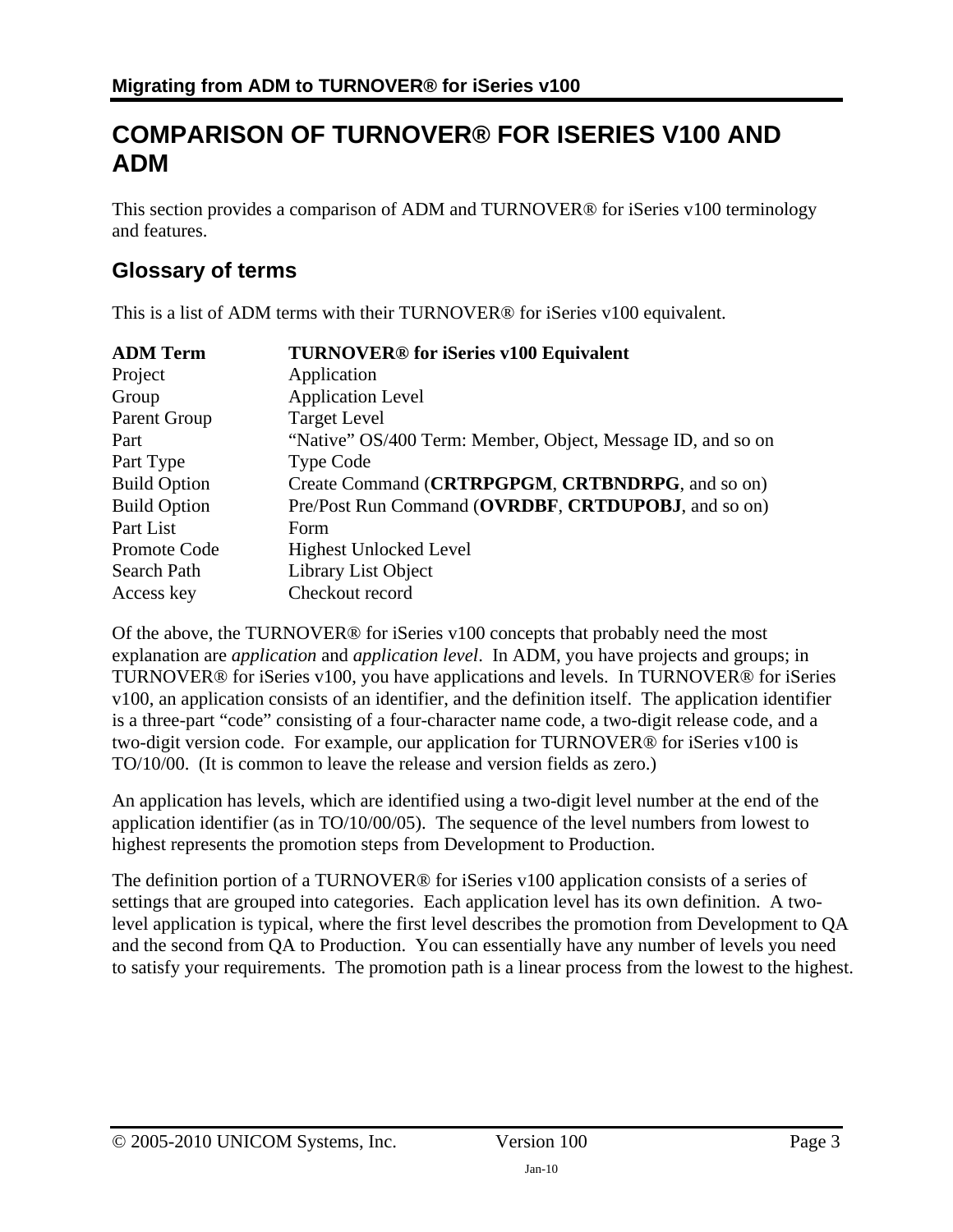

**Figure 1: Common two-level TURNOVER® for iSeries v100 application** 

<span id="page-3-0"></span>If you modify vendor software or work on multiple releases of software, you would use what we call "locked levels." Locked levels are assigned higher numbers than the other levels. Consequently the "Production" level is often referred to as the "highest unlocked level." When you have a locked level, you can check out source of that level (if it has not been previously modified), but you can promote back only as far your highest unlocked level. This effectively keeps your modifications separate from the "base."



**Figure 2: TURNOVER® for iSeries v100 application with a permanently locked level** 

Conceptually, ADM does something similar using groups and promote codes.

One significant difference between TURNOVER® for iSeries v100 and ADM is that TURNOVER® for iSeries v100 applications simply lie over the top of your existing libraries, whereas ADM creates its own internal libraries between which that you must import/export.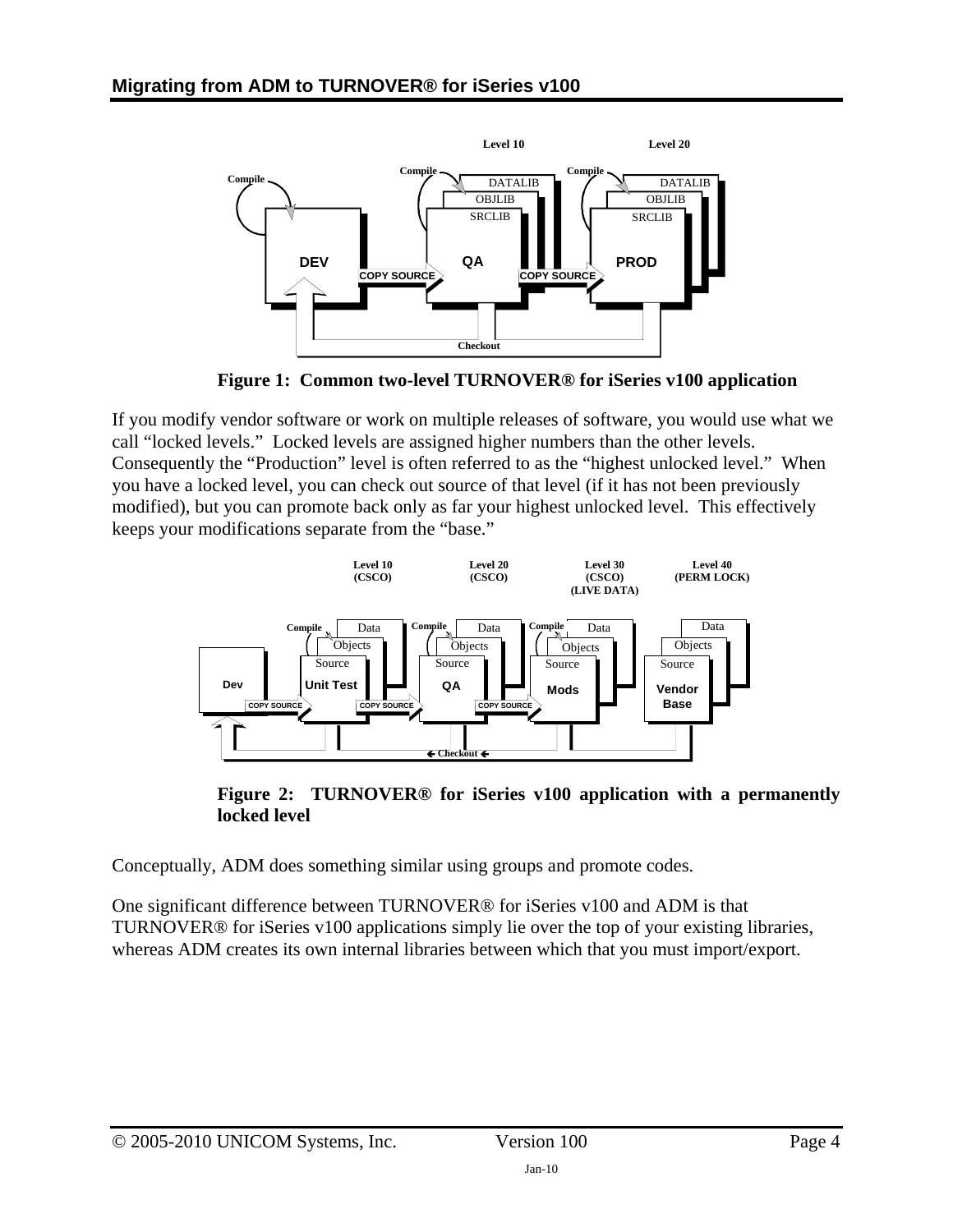Another important difference is that TURNOVER® for iSeries v100 treats an object and its source as a single entity, comprised of a source member and an object of a given object type. ADM treats an object and its source as two distinct parts. With TURNOVER® for iSeries v100, you can perform a checkout by either the object name/type or the source member, and both are effectively checked out for you. Likewise, they are promoted back to production together. TURNOVER® for iSeries v100 always treats them as a unit.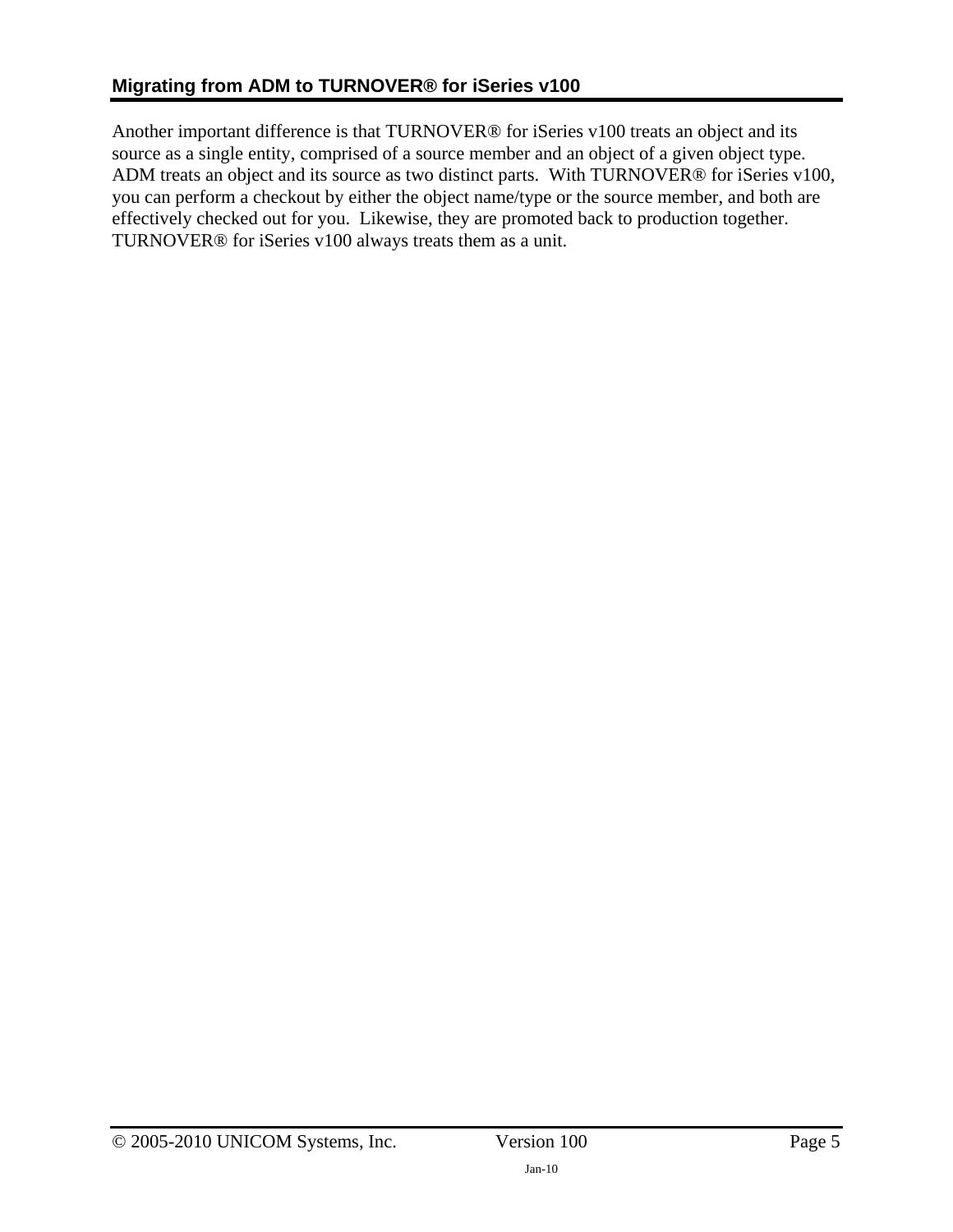# <span id="page-5-1"></span><span id="page-5-0"></span>**Additional terms**

- Here are the definitions of some additional terms that are commonly used in TURNOVER® for iSeries v100:
- **Form** You handle TURNOVER<sup>®</sup> for iSeries v100 promotions by first creating and then running a TURNOVER® for iSeries v100 *form*. Each form has a unique number that acts as a TURNOVER® for iSeries v100 job number. Although forms are similar to ADM part lists, part lists are optional in ADM. Forms are an essential part of TURNOVER® for iSeries v100 because TURNOVER® for iSeries v100 derives much of its power and ease-of-use through this concept. For example, forms drive TURNOVER® for iSeries v100's ability to automatically recover failed promotions, provide fast access to change history, and track and coordinate changes across all of your systems.
- **Project** TURNOVER<sup>®</sup> for iSeries v100 uses the term *project* in the traditional project management sense. TURNOVER® for iSeries v100's integrated project management system includes both Helpdesk and Call logging facilities. A project is a grouping of related tasks, and is identified with a four-character project name. For example, APCR might be the project name for your Accounts Payable Change Requests project.
- **Task** *Tasks* are created within projects. A task is where all information for a specific request is stored and tracked. Task identifiers are typically sequentially assigned, and consist of four alphanumeric characters. Task numbering can be simple (numerals only) or aggressive (numerals and letters).
- **Subtask** Tasks can also have *subtasks*, which are the same as tasks, except that they are grouped beneath the task using a two-digit subtask identifier.
- **Reference** All changes in TURNOVER<sup>®</sup> for iSeries v100 are assigned and grouped by their project *reference*. The project reference is a ten-character code that is typically a combination of the project, task, and subtask identifiers (as in APCR000103). The project reference lets you easily organize your work around a specific assignment, and becomes a permanent audit trail between a specific revision of an item, and its originating request.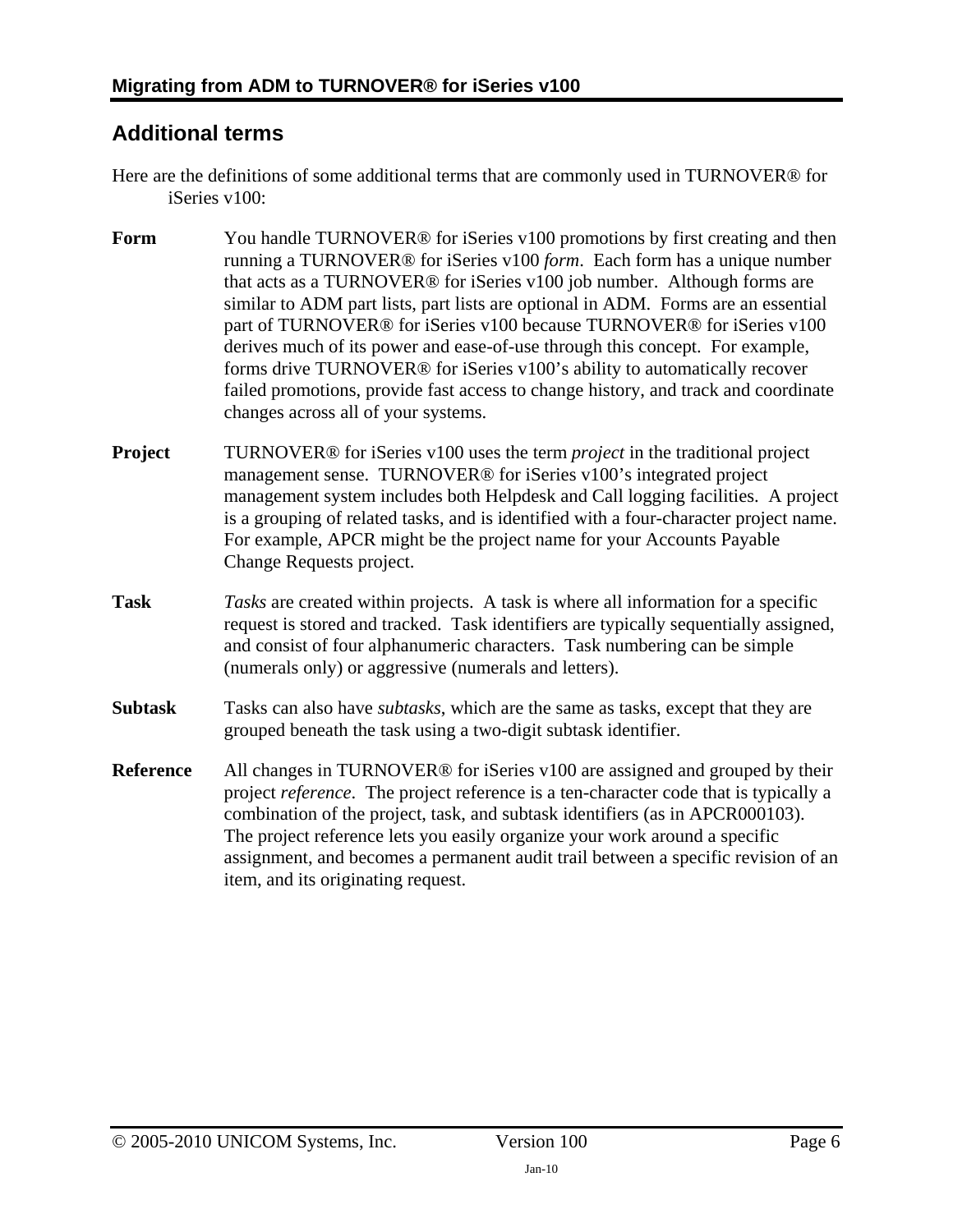- **Worklist** Another core TURNOVER® for iSeries v100 feature is the Programmer Worklist Manager (PWM), also called "the worklist." The worklist provides a PDM-style interface to the edit/compile/debug process, but integrates this with all of its CM and project management functions. One of the strengths of the worklist concept is that you can easily switch between worklists. The worklist ID corresponds to the project reference (change request) with which it's associated. Also, all item types can be on one worklist, saving you, the programmer, from having to jump between source files and allowing you to see only the items on which you are working for that specific change. You can configure your worklists to use Code/400 in place of SEU/SDA.
- **X-Ref** TURNOVER<sup>®</sup> for iSeries v100 comes with a complete cross-reference database, and maintains it automatically as program changes are made. TURNOVER® for iSeries v100 uses this information to recreate dependent objects automatically when a change is made to objects such as database files or ILE modules.
- **Distribution** TURNOVER® for iSeries v100 has the built-in ability to distribute objects or source, or both, to any number of iSeries servers, which we refer to as "Remote" or "Production" computers. These items can then be installed on that system using the standard TURNOVER® for iSeries v100 form promotion process. Installations can be scheduled and synchronized across all production systems, and a failure on one can trigger a rollback on all.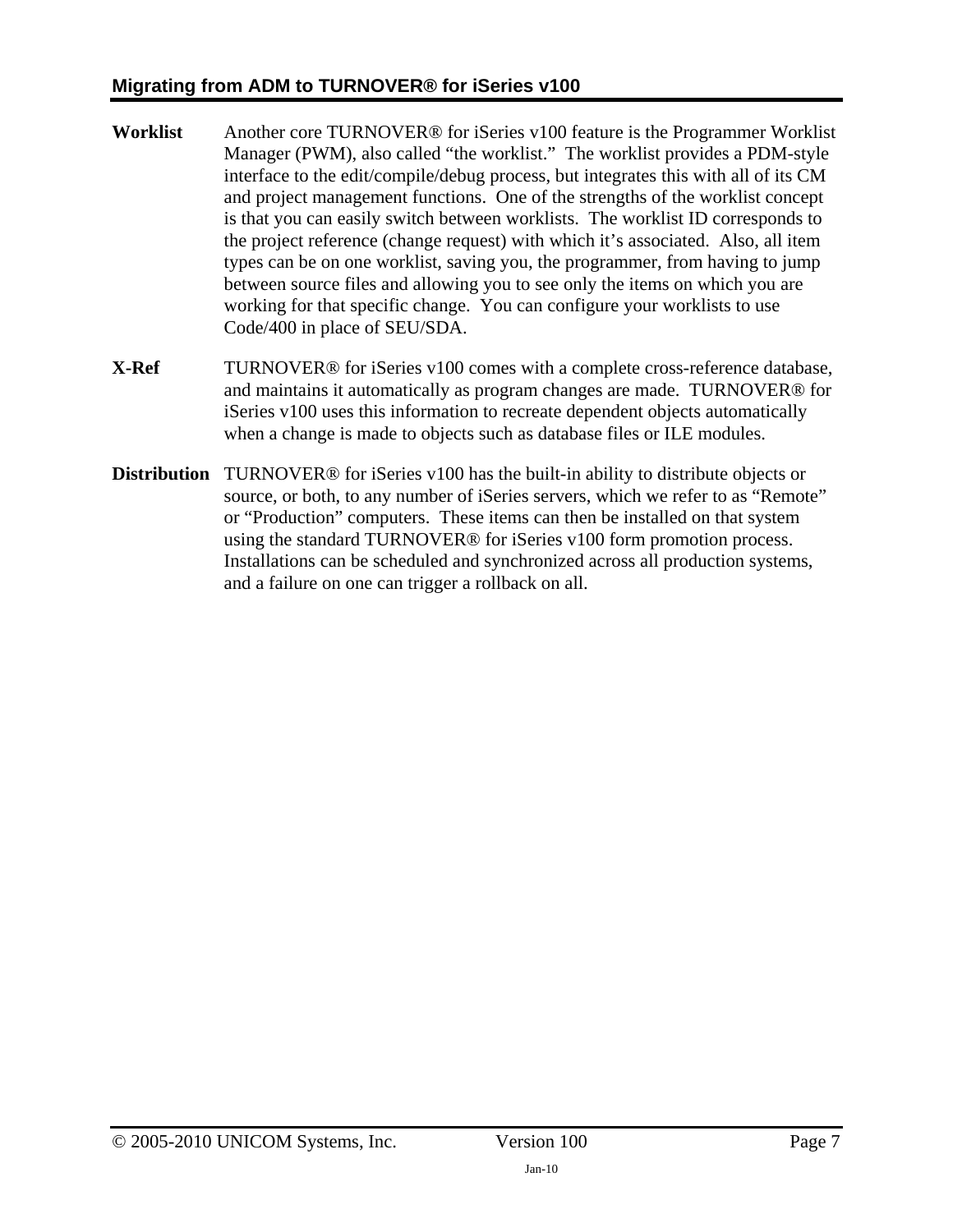# <span id="page-7-1"></span><span id="page-7-0"></span>**Key differences between TURNOVER® for iSeries v100 and ADM**

This topic describes the differences between the way TURNOVER® for iSeries v100 and ADM implement change management concepts.

### **Library structure**

We have discussed this previously, but it bears repeating. When defining an ADM project group, ADM assigns library names based on the short project name and short group name. You perform your development work is then within this library structure and promote it within the library structure. At different points within the development cycle, you would export related parts to a set of libraries either for testing or for production use.

In contrast, the TURNOVER® for iSeries v100 process builds a TURNOVER® for iSeries v100 application over your production, testing and, development libraries (and others as needed). When you check out an object, TURNOVER<sup>®</sup> for iSeries v100 copies its source from production into the development library (see **[Figure 1: Common two-level TURNOVER® for](#page-3-0)  [iSeries v100 application](#page-3-0)** on page [4](#page-3-0)). After you make changes in development, you create and run a TURNOVER® for iSeries v100 form, which moves the selected objects and source from your development library into your testing libraries. After you complete testing, you run and copy this form, moving the objects and source from test into production, where TURNOVER® for iSeries v100 then checks the object back in.

### **Import**

In ADM, at some point you import the objects or source, or both, into the ADM project.

With TURNOVER<sup>®</sup> for iSeries v100, this is not necessary. Because TURNOVER<sup>®</sup> for iSeries v100 builds the application definition over your existing libraries, the objects are already under TURNOVER® for iSeries v100's control. All that is needed is an "initial build," which TURNOVER® for iSeries v100 uses to populate the initial audit information about your objects so it can later tell if an object was changed "outside of TURNOVER® for iSeries v100."

## **Export**

In ADM, after you complete development work on a part or group of parts, you promote the parts to the next group. You might also export the parts to your own libraries for testing.

With TURNOVER<sup>®</sup> for iSeries v100, the process is a bit different. Because TURNOVER<sup>®</sup> for iSeries v100 builds the application definition over your existing libraries, you only need to promote objects. You do this by running a form, which moves the objects from one level to the next. Once the form has run, the objects are available in the target libraries for use. During your migration to TURNOVER® for iSeries v100, you may have to export parts from the ADM *project.group* library structure into your own libraries.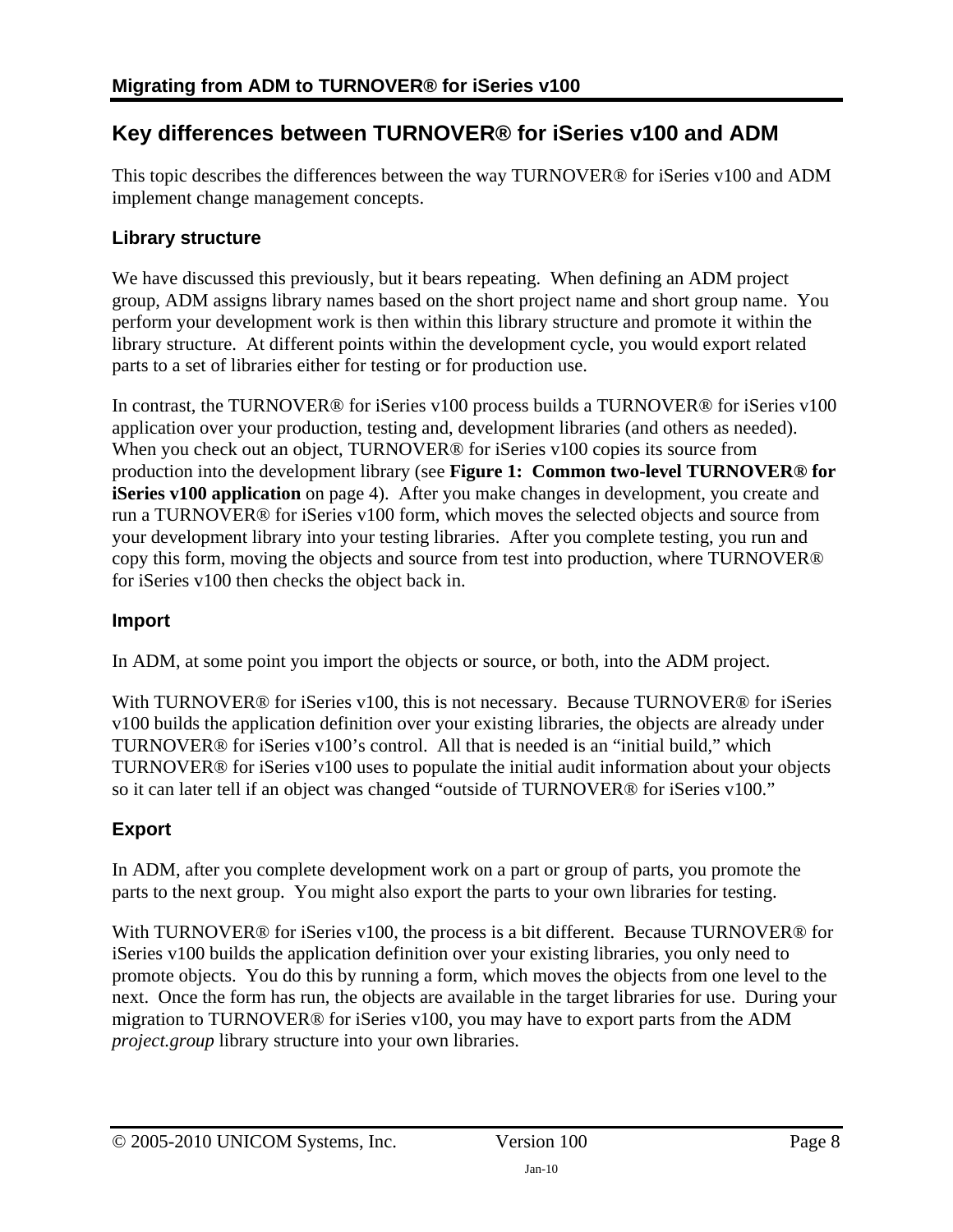### **Promotion**

With ADM, promotion is a multi-step process. After you complete development work on the source, you promote the source to the next group. You then build the objects into that group, and, if necessary, export those objects into your own libraries for testing or production use.

With TURNOVER® for iSeries v100, the TURNOVER® for iSeries v100 form process controls the promotion of objects. You add the required objects to the form. TURNOVER® for iSeries v100 determines if additional objects should be added, such as a logical file or programs when a physical file is on the form, by referring to its integrated cross-reference database. When you run the form, TURNOVER® for iSeries v100 archives any existing objects and source (if you have told it to), copies the new source to the target library, and compiles the objects.

### **Check-in**

TURNOVER® for iSeries v100 has a check-in option, but it has a different meaning than in ADM. In TURNOVER® for iSeries v100, you only use the check-in option to cancel a previous checkout. Otherwise, check-in occurs automatically when items are promoted back to the location from which they were checked out. They are then available for checkout again.

### **Archiving**

In ADM, you can have up to five previous source versions archived. Archiving is based on the member name of the source. Therefore, if you have a member MYCMD in QCMDSRC, and a member MYCMD in QCLSRC, archiving of these go to the same ADM archive, possibly overlaying the source of the other. Objects are not archived in ADM.

TURNOVER® for iSeries v100's archiving features are more robust. Each TURNOVER® for iSeries v100 application level can have its own source archiving file, but application levels can also share archiving files with other application levels. When objects are promoted to the next level, existing source code is moved to the archive file for that application level. There is no limit on the number of versions archived for a particular source.

With TURNOVER<sup>®</sup> for iSeries v100, archiving is not member name specific. When source is moved to the archive file specified for that application level, the member is given a unique name, and that name is recorded within TURNOVER® for iSeries v100. Through the TURNOVER® for iSeries v100 object history, you can easily view previous versions of your source members.

TURNOVER® for iSeries v100 not only archives source; it also archives objects. During a TURNOVER® for iSeries v100 form run, any existing objects are moved to an archive library. Each archive library is unique to the particular form run. (For more information, see *[Reversing](#page-12-0)  [changes](#page-12-0)* on page [13](#page-12-0).)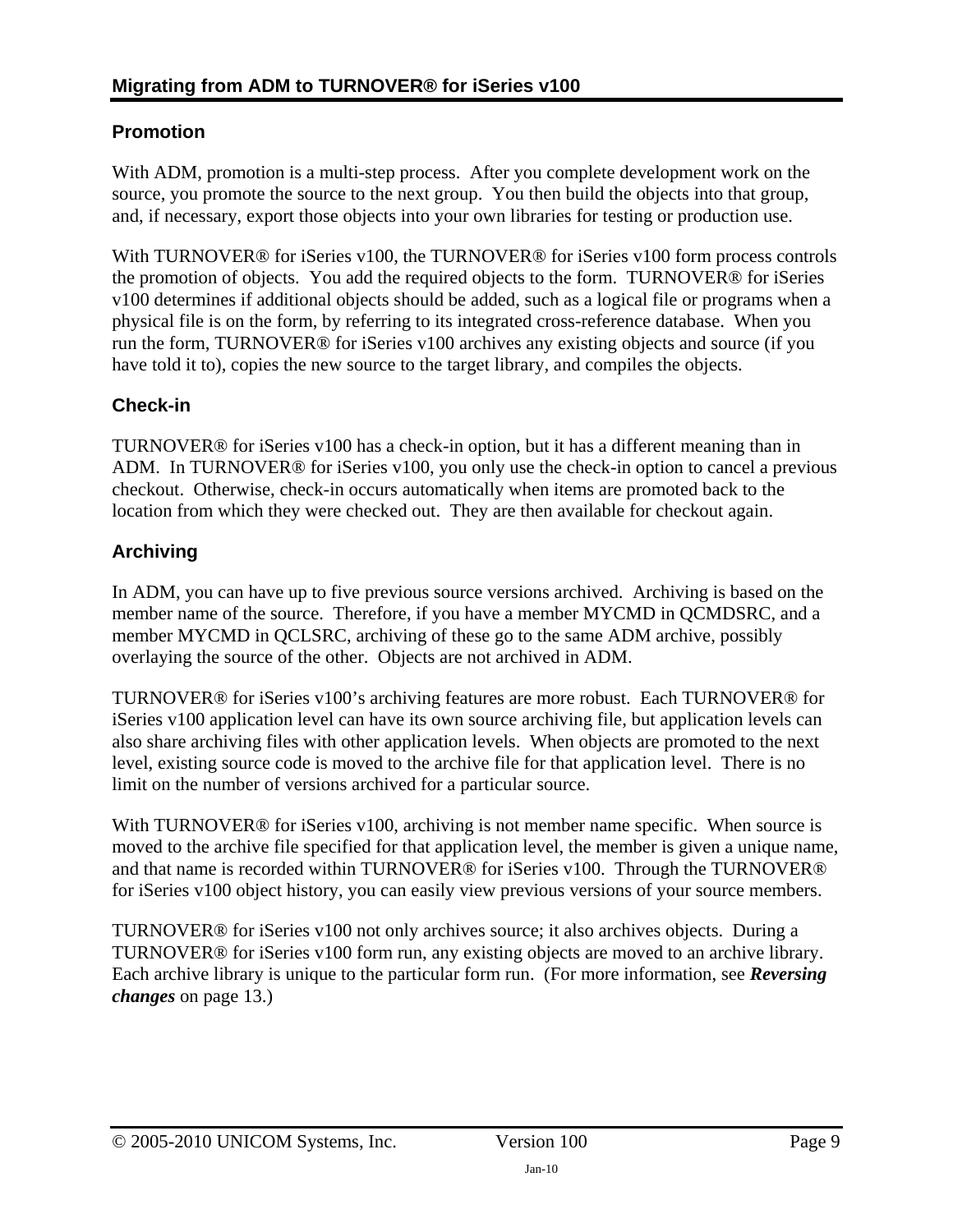### **Reason control**

ADM provides you with a part-list part to aid in reason control. This part consists of a list of related parts.

With TURNOVER<sup>®</sup> for iSeries v100, the TURNOVER<sup>®</sup> for iSeries v100 form shows you each object that was promoted for a given change request. In addition, the TURNOVER® for iSeries v100 project system allows you to track changes from the initial user request, through project completion. As a developer, you can enter free-format text into your assigned tasks to detail the changes you have made. TURNOVER® for iSeries v100's Programmer Worklist Manager groups your projects into manageable pieces, separating the work for one project from that of another. You can also record the time you have worked on each project. Finally, there are rich reporting options for all of the above features.

#### **File changes**

TURNOVER® for iSeries v100 provides robust support for making database changes. TURNOVER® for iSeries v100 automatically rebuilds logical files, recreates members, copies data, restarts journaling, reapplies triggers and constraints, and so on. It also provides full support for database objects created via DDS or SQL DDL.

TURNOVER® for iSeries v100 has very flexible data copy options. You can:

- Use **\*MAP**, **\*DROP**, or **\*NOCHK** to have TURNOVER® for iSeries v100 copy data back.
- Use **\*NOCOPY** to have TURNOVER® for iSeries v100 ignore data.
- Use **\*FROMFILE** to have TURNOVER® for iSeries v100 copy data forward with the file.
- Configure data to call a custom user-written program to perform the data conversion and copy.

With our optional TURNOVER<sup>®</sup> for PDQ v100 product, you can install database changes without the application being off line for more than a few minutes, as opposed to typically needing to be down for the entire time it takes to copy data and rebuild access paths.

TURNOVER® for iSeries v100 handles database file changes hand-in-hand with program changes and provides sophisticated data file support.

### **Code/400 integration**

Like ADM, TURNOVER® for iSeries v100 allows you to use Code/400 as the source editor/screen designer. However, ADM's integration with Code/400 is more extensive at this point. Once Code/400 is rebuilt over IBM's new IDE, TURNOVER® for iSeries v100 will offer complete integration. (For more information, see *[TURNOVER® for iSeries v100 Support for](#page-14-1)  Java, IFS, and the* [New IBM Workbench IDE](#page-14-1) on page [15.](#page-14-1))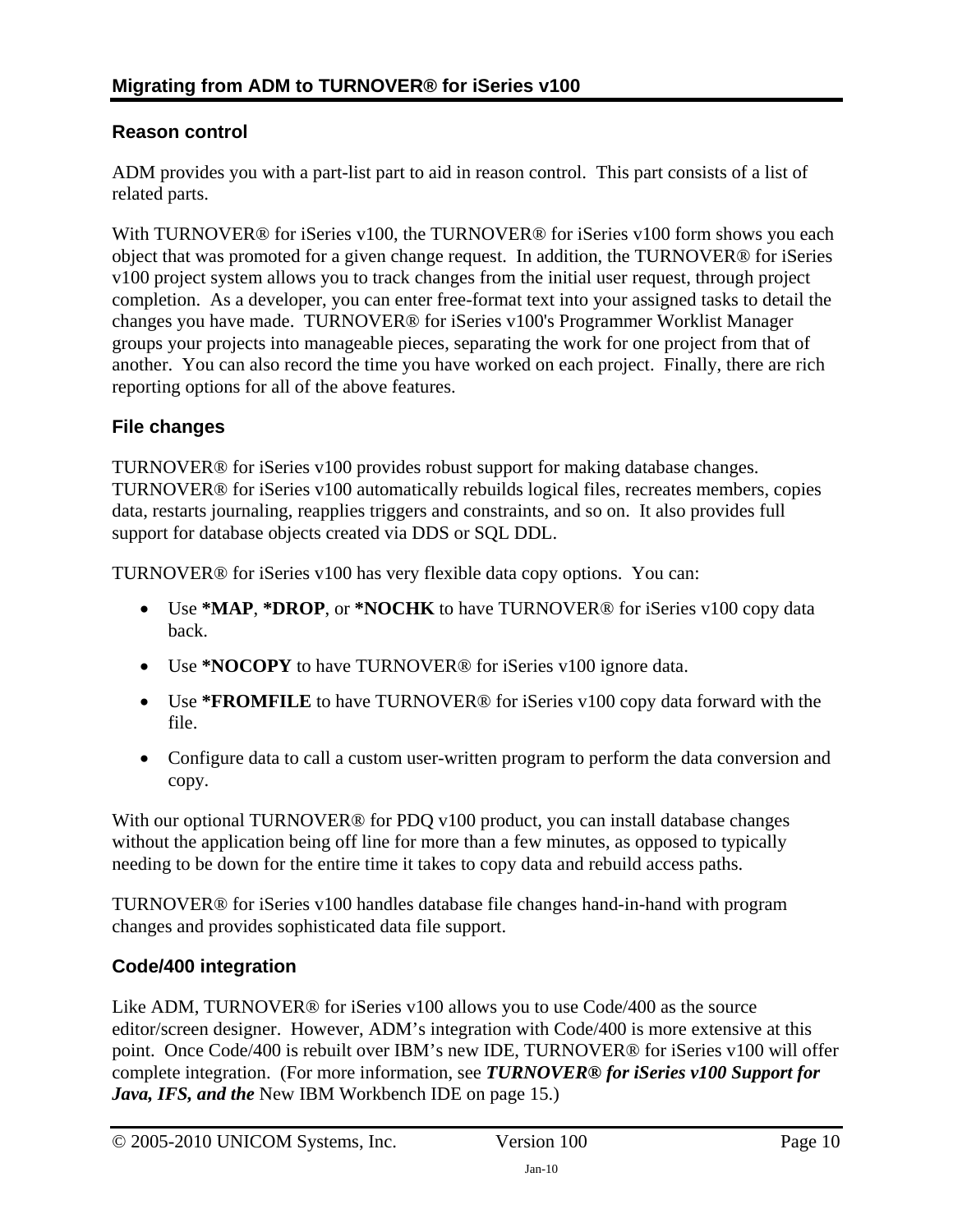### <span id="page-10-0"></span>**Build**

ADM has a powerful build feature, offered as a single option, that uses information obtained "on the fly" from the compiler to determine what to rebuild and when. TURNOVER® for iSeries v100 has similar features, but it works differently. TURNOVER® for iSeries v100 provides this feature during the promotion process by interrogating its cross-reference database and adding related items to the form for recompiling. You can do this automatically, or you can do manually if you want to control which objects are rebuilt.

TURNOVER® for iSeries v100, unlike ADM, does not recompile related objects automatically while you are working in development. Instead, you can select an option to bring up a panel of "related objects" from the cross-reference database, and then choose an option to compile those objects in development. Alternatively, you can do this automatically in TURNOVER® for iSeries v100 by using a "Unit Test" level as the first stage of the application. You would build and run a form to move the objects into the Unit Test area, and standard form processing would recompile the related objects along the way.

# <span id="page-10-1"></span>**Performing steps in TURNOVER® for iSeries v100 that you did in ADM**

Most ADM options have a one-to-one mapping to TURNOVER® for iSeries v100, and will be very easy for you to reconcile. We intend to research this issue further and provide documentation that details the steps you should follow for any option, such as the ADM Build option, where the differences between ADM and TURNOVER® for iSeries v100 are greater.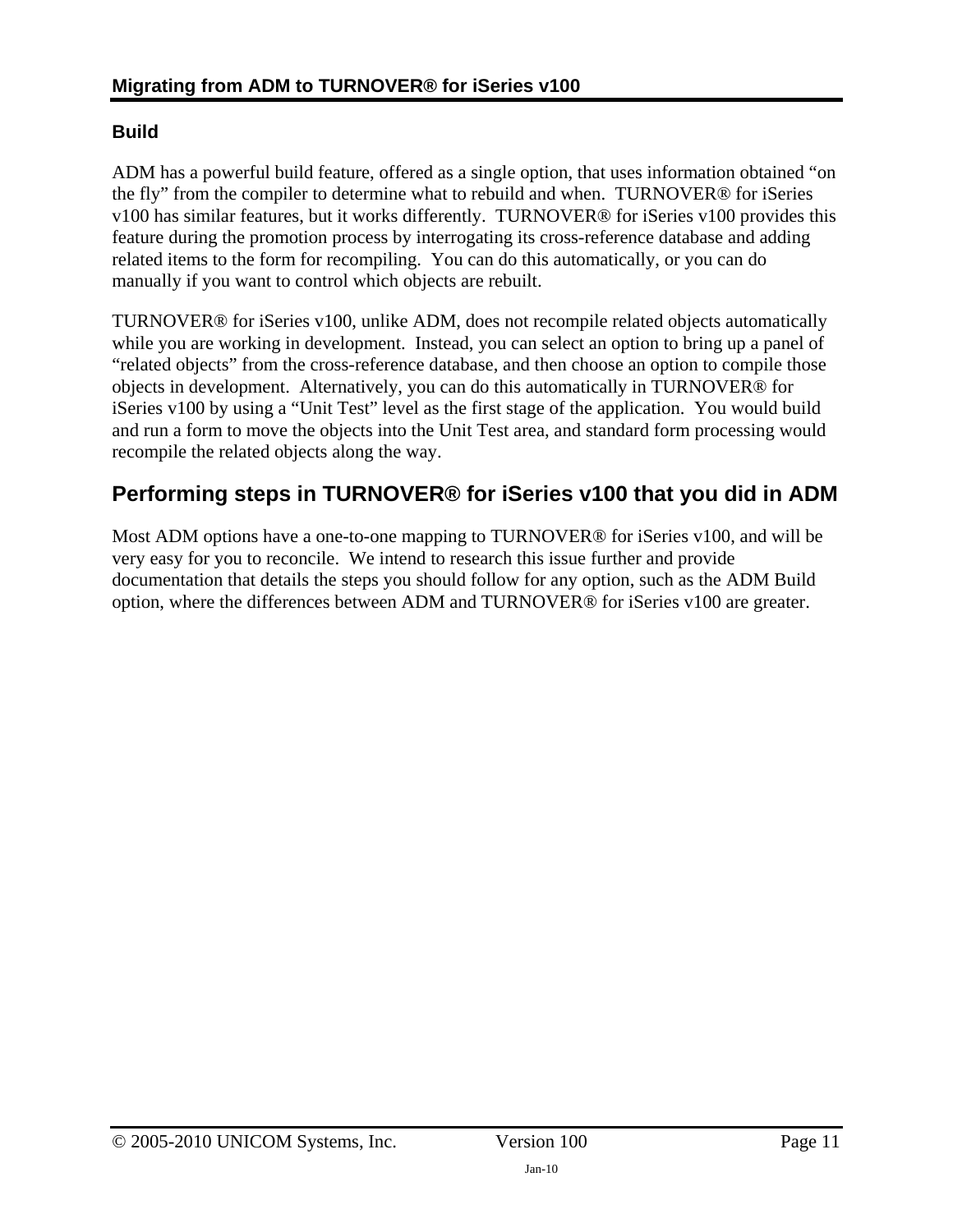# <span id="page-11-1"></span><span id="page-11-0"></span>**TURNOVER® for iSeries v100 features that are not available in ADM**

#### **Projects, Helpdesk, and Wisedesk**

TURNOVER® for iSeries v100 includes a complete project management system, including Helpdesk and Call logging functionality. As was noted previously, the project-oriented focus of TURNOVER® for iSeries v100 appears throughout the product and ties together many of its features. Wisedesk is a powerful facility for organizing and locating tasks that are in the project system. You can use this to automatically categorize information in any structure that you want, allowing easy retrieval when you are researching users' questions.

The project system's automated messaging and workflow are also tied into the change management process. As a simple example:

- When you are assigned a task, TURNOVER® for iSeries v100 can send you a notification email.
- When you promote changes to QA, TURNOVER<sup>®</sup> for iSeries v100 can send a notification email to the QA manager.
- When you promote changes to production, TURNOVER® for iSeries v100 can send a completion email to the requester.

#### **Object history**

TURNOVER® for iSeries v100 maintains a detailed object history database that you can easily access using online panels and reports. Not only can you see all of the times that a given object has been modified, but you can also locate the change requests that initiated the change and browse the archived source associated with it. All of these features are very powerful problemsolving tools.

## **Approvals**

You can attach an approval process to forms. You can use this feature to ensure that a form cannot be promoted to production without, for example, the approval of the QA resource. This can all be tied into the larger project management and messaging workflow.

#### **Emergency changes**

TURNOVER® for iSeries v100's emergency change procedures allow you to check out an item for an emergency change, even if it is currently checked out for a normal change. The emergency change can follow an alternate – and usually shorter – path back to production. Administrators and programmers are automatically messaged to ensure that everyone is aware of the emergency change. TURNOVER® for iSeries v100 prompts the programmer who already has the item checked out to incorporate the emergency change before promoting back to production. Source compare and merge features are available on the Programmer Worklist to ease this effort.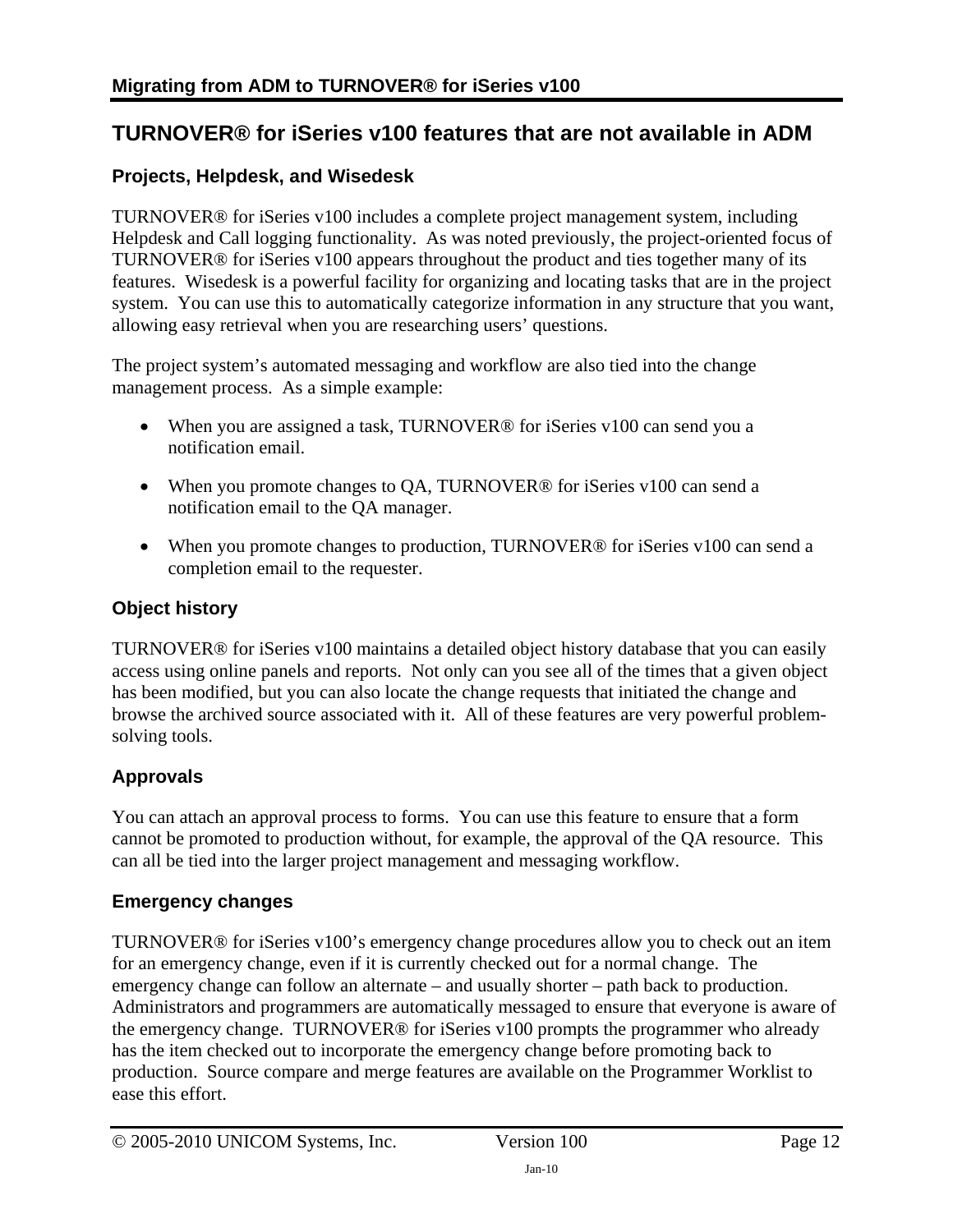Authority to the emergency change process is easily controlled and limited. Additional alerts can be created to ensure that people know an emergency change has been made.

### **Related applications**

TURNOVER® for iSeries v100 offers a feature called "related applications" for handling the simultaneous development of multiple releases of the same software. Suppose you check out a program in Release 5.0. TURNOVER® for iSeries v100 automatically informs you that the item has been modified in Release 5.2 and 5.3, and assists you in making the same change in all of these releases. You cannot promote the change in the base release without either making the change in the later releases or explaining why the change does not need to be made in those versions.

### **Synchronizer**

TURNOVER® for iSeries v100 includes a full vendor release management subsystem called Synchronizer. This utility provides tools to automate as much as possible the merging of a new vendor release with custom modifications that have been made in-house. We have many documented cases where this has been used to dramatically reduce the time it takes a customer to bring up a new vendor release.

## <span id="page-12-0"></span>**Reversing changes**

As long as you are archiving objects, you can quickly and easily back out a successful promotion (even across multiple systems) by creating and running a *Recovery Form*. This restores the previous versions of the source and object associated with the change. You can even roll back only selected objects, which might be desirable when a big change was installed but only one or two objects have problems. Either way, once the problem is resolved, you can apply new fixes using standard TURNOVER® for iSeries v100 procedures.

# **ILE conversion**

TURNOVER® for iSeries v100 has a built-in feature that automates the conversion of RPG to ILE as part of the normal change process. Technically, you can use it to convert any type of source to any other type, as long as you can provide the conversion utility.

# **Support for IFS (Java, HTML, WebSphere …)**

TURNOVER® for iSeries v100 has complete support for IFS objects in the base product. No additional purchases are required. This is covered in the *[TURNOVER® for iSeries v100](#page-14-1)  [Support for Java, IFS, and the](#page-14-1)* New IBM Workbench IDE topic on page [15.](#page-14-1)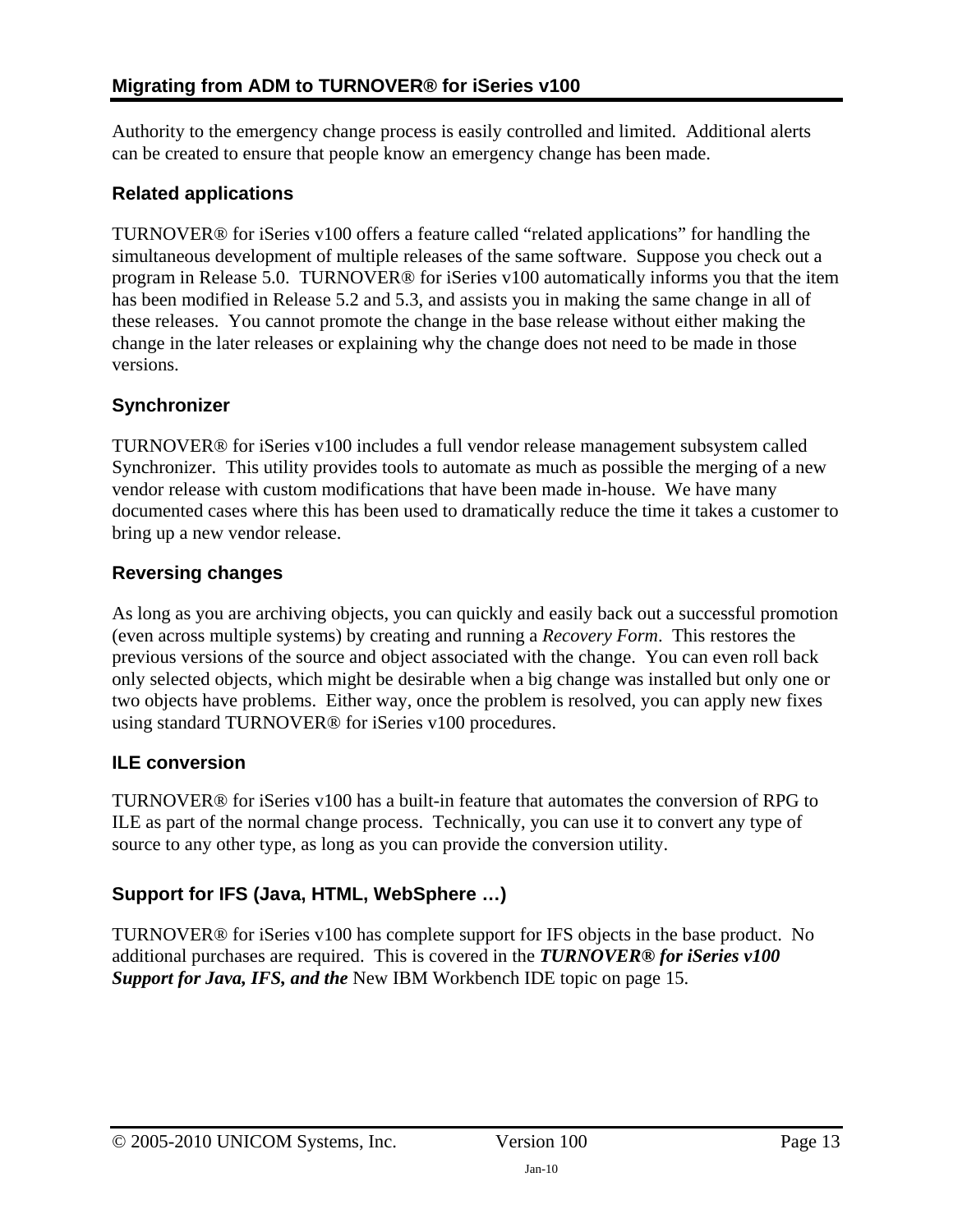## **Interfaces (JDE, LANSA, 2E, Plex, AS/SET, and ProGen)**

TURNOVER® for iSeries v100 provides interfaces to many tools and applications that require special processing, such as J.D. Edwards, LANSA, Cool:2E, COOL:Plex, AS/SET, and ProGen. In all cases, you can use TURNOVER® for iSeries v100 the same way you handle your "native" programming tasks, enjoying full CM support while still retaining all of the features and benefits your tool provides.

Instead of its native TURNOVER® for iSeries v100 database, TURNOVER® for iSeries v100 can also use the cross-reference databases built by Hawkeye's Pathfinder or ASC's Abstract.

### **Exits, APIs, and customizations**

UNICOM Systems, Inc.'s commitment to providing an open system is long standing. To that end, TURNOVER® for iSeries v100 includes an extensive list of exit points. These exit points insert calls for customer-written programs into the standard TURNOVER® for iSeries v100 change process, letting you add function that is not supported natively. For example, if a scheduled promotion fails, you might want to be paged – or maybe you require special messaging, such as sending notifications to a mainframe.

TURNOVER® for iSeries v100 provides APIs in the form of OS/400 commands for just about every function. This makes it easy for you to write exit programs, or to use PDM user options or similar features in other tools.

There are many other features that we have not listed here that are available in TURNOVER® for iSeries v100 but not in ADM. We encourage you to review the TURNOVER® for iSeries v100 product brochures, or speak with a UNICOM Systems, Inc. representative. We will gladly answer your questions.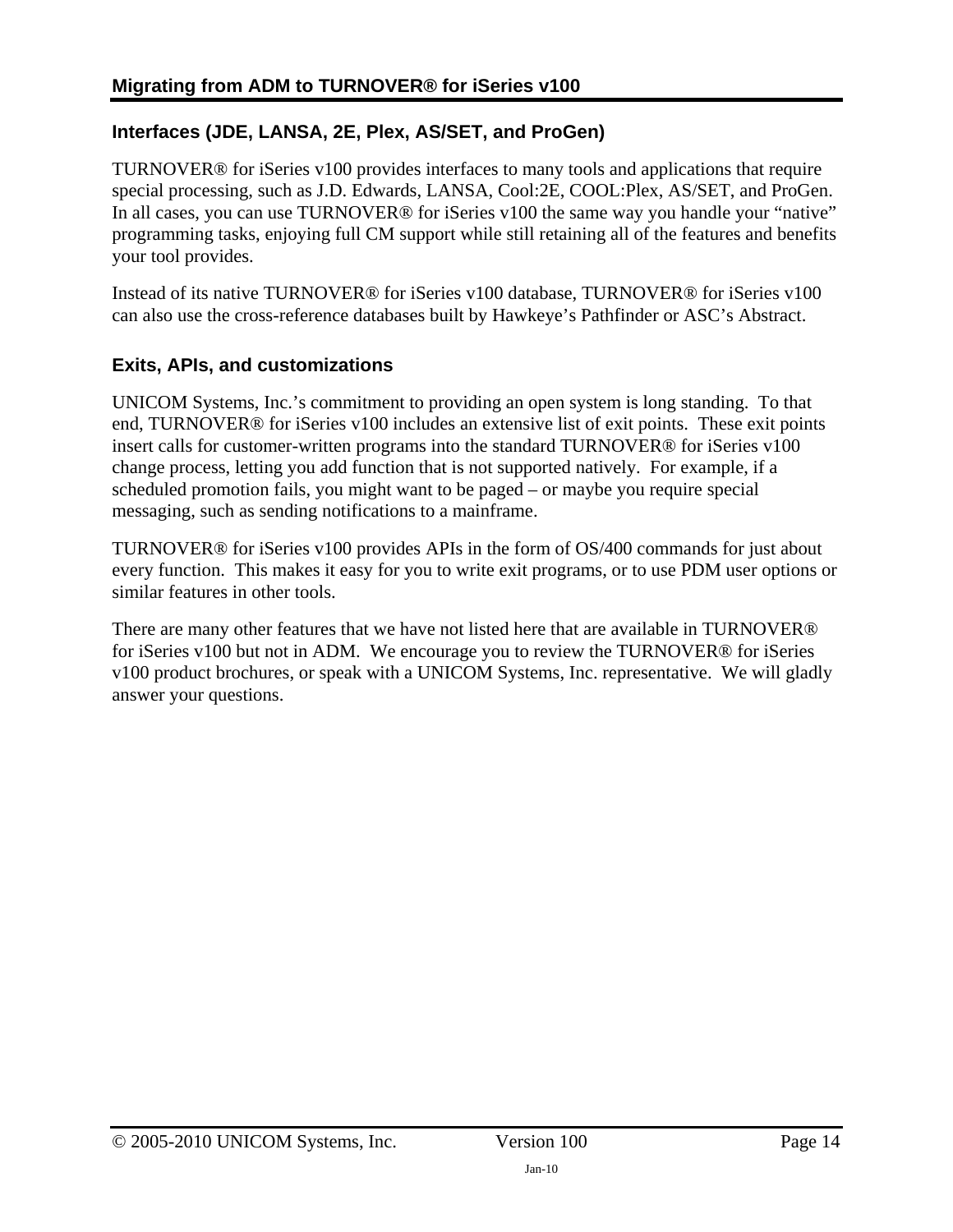# <span id="page-14-1"></span><span id="page-14-0"></span>**TURNOVER® FOR ISERIES V100 SUPPORT FOR JAVA, IFS, AND THE NEW IBM WORKBENCH IDE**

Support for the Integrated File System (IFS) and Java was added to TURNOVER® with Release 5.1 in 1999. Knowing that virtually all our customers would eventually need IFS support, we chose to integrate it as a standard part of TURNOVER® rather than create a stand-alone product that customers would purchase separately. This approach helped us achieve a significant installed base of customers using TURNOVER® to manage objects in the IFS.

Once we had the core CM engine and APIs for IFS in place, we moved on to build a Windowsbased graphical user interface to TURNOVER®'s IFS support. The GUI, called TurnOver eCM, became generally available in May 2000 as part of TURNOVER® Release 5.2. Because TurnOver eCM was built as a rich GUI interface instead of a separate product, its core processing power comes from TURNOVER® on the iSeries. This architecture allows users to accomplish virtually anything that the iSeries itself supports through the IFS, and makes it possible for TURNOVER® to support advanced deployment and promotion options. The TURNOVER® for iSeries v100 Client user interface has subsequently replaced the TurnOver eCM GUI.

# <span id="page-14-2"></span>**TURNOVER® for iSeries v100, the IFS, and deployment**

You can use TURNOVER® for iSeries v100 to manage files that reside on NT/2000 servers using the /QNTC file system; Novell Netware servers through the /QNETWARE file system; and Unix/Linux servers using the Network File System (NFS). TURNOVER® v5.3, released in September 2001, includes the ability to deploy files using FTP. TURNOVER® for iSeries v100 deploys files to any type of server that supports FTP, as well as to locations outside of the corporate firewall and LAN. UNICOM Systems, Inc. uses this feature internally to manage its public Web site (http://www.softlanding.com), which resides at an external hosting facility. For companies working with client/server applications, TURNOVER® for iSeries v100 integrates with Deploy/PC, a separate product that installs updates on Windows desktop computers, without user intervention.

# <span id="page-14-3"></span>**TURNOVER® for iSeries v100, the IFS, and promotions**

Because support for the IFS is integrated into TURNOVER® for iSeries v100, you can promote all native iSeries objects, such as DB2/400 objects and RPG programs, in the same job as related IFS objects, such as web content. TURNOVER® for iSeries v100 synchronizes the promotions and you can easily recover them if a problem or processing error occurs, or roll them back later. TURNOVER® for iSeries v100 also lets you run commands as part of the promotion process. For example, if you are working with Java, you can have TURNOVER® for iSeries v100 automatically invoke the **CRTJVAPGM** command after you promote a class or Jar file.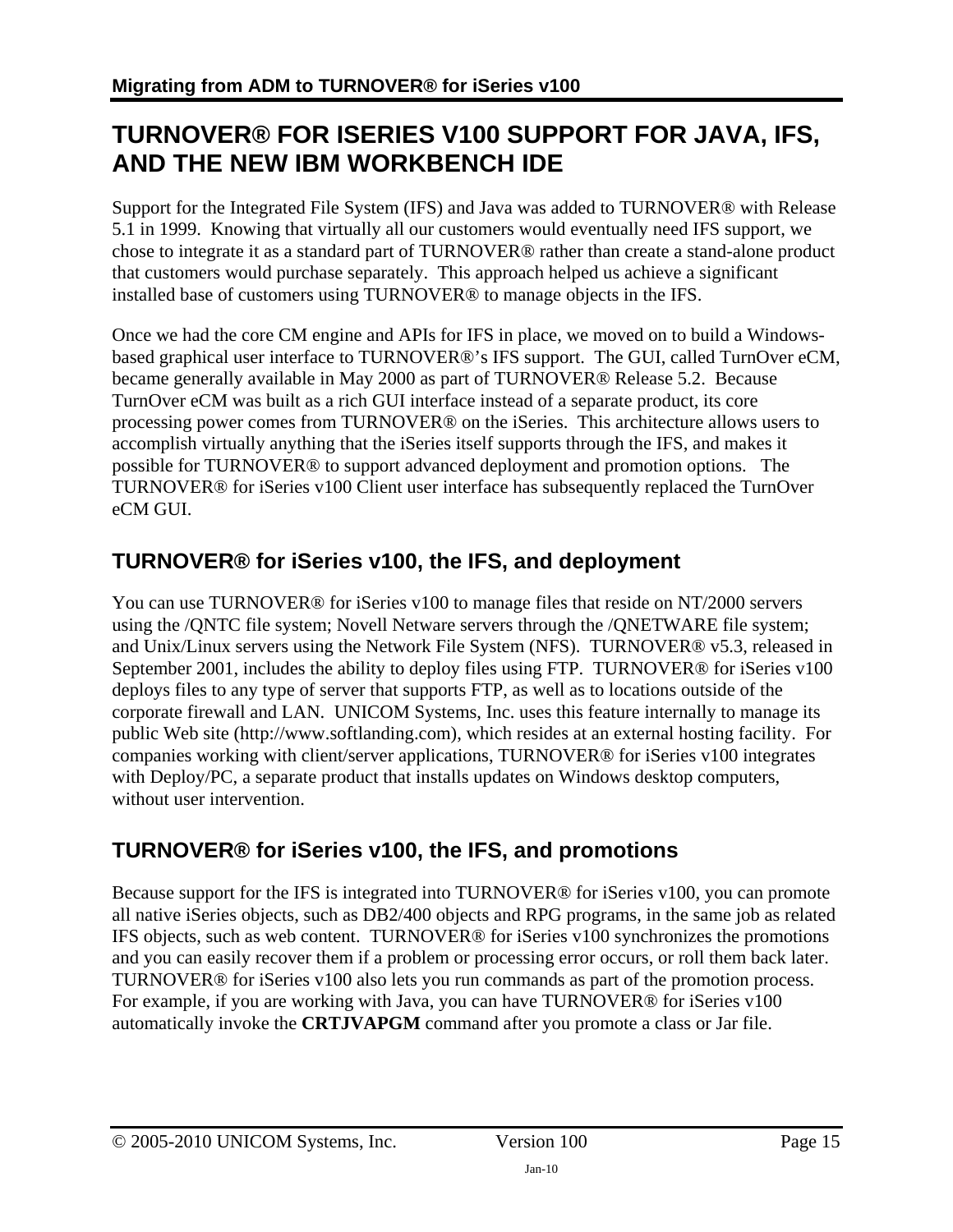# <span id="page-15-1"></span><span id="page-15-0"></span>**PC version control**

TURNOVER® for iSeries v100's version control for IFS objects has a definite slant towards the iSeries way of doing things. However, most of the source and files stored in the IFS are created on a developer's PC. Understanding that web/Java/PC programmers might be more comfortable using PC-based version control at the development level, we introduced TURNOVER® for SVN v100 to give our customers a choice of using iSeries-based or PC-based PC version control. TURNOVER® for SVN v100 is widely used version control product in the market, now integrates tightly with TURNOVER® for iSeries v100. The combination of TURNOVER® for iSeries v100 and TURNOVER® for SVN v100 allows us to offer a true "Best of Breed" solution to the iSeries marketplace.

# <span id="page-15-2"></span>**WebSphere/Eclipse IDE support**

TURNOVER® for iSeries v100 holds the unique position of providing full lifecycle support for WebSphere application development today. Because of MERANT's leadership position in the Eclipse project, PVCS Version Manager is already integrated into the currently-shipping WebSphere Studio Application Developer (WSAD) and soon-to-be-shipping WebSphere Studio Site Developer (WSSD). Based on the integration of PVCS with WSAD, and the TURNOVER® for iSeries v100 integration with PVCS, TURNOVER® for iSeries v100 can provide complete support from "development through deployment" to companies that are using the new IDE to build their Web applications. TURNOVER® for iSeries v100 currently provides RPG support through its native interface to Code/400, and it will provide additional support in the future as IBM integrates the functionality that now exists in Code/400 and related tools into its new IDE.

UNICOM Systems, Inc. has also been on the leading edge with WebSphere Application Server (WAS) on the iSeries. In 2001, we developed a set of tools that let you manage your WAS servers using OS/400 commands. We released these commands under an Open Source license agreement (GPL). IGNITe/400 hosts the project on its web site (ignite400.org). Largely based on this project, TURNOVER® for iSeries v100 can control WebSphere during its promotion process. For example, if you are promoting a change to Java code that requires stopping and restarting the application server, you can do this automatically within the TURNOVER® for iSeries v100 promotion. More advanced users can even use TURNOVER® for iSeries v100 to promote and install changes to the WAS configuration as part of the same process, such as when a new Servlet definition needs to be added to the Web Application.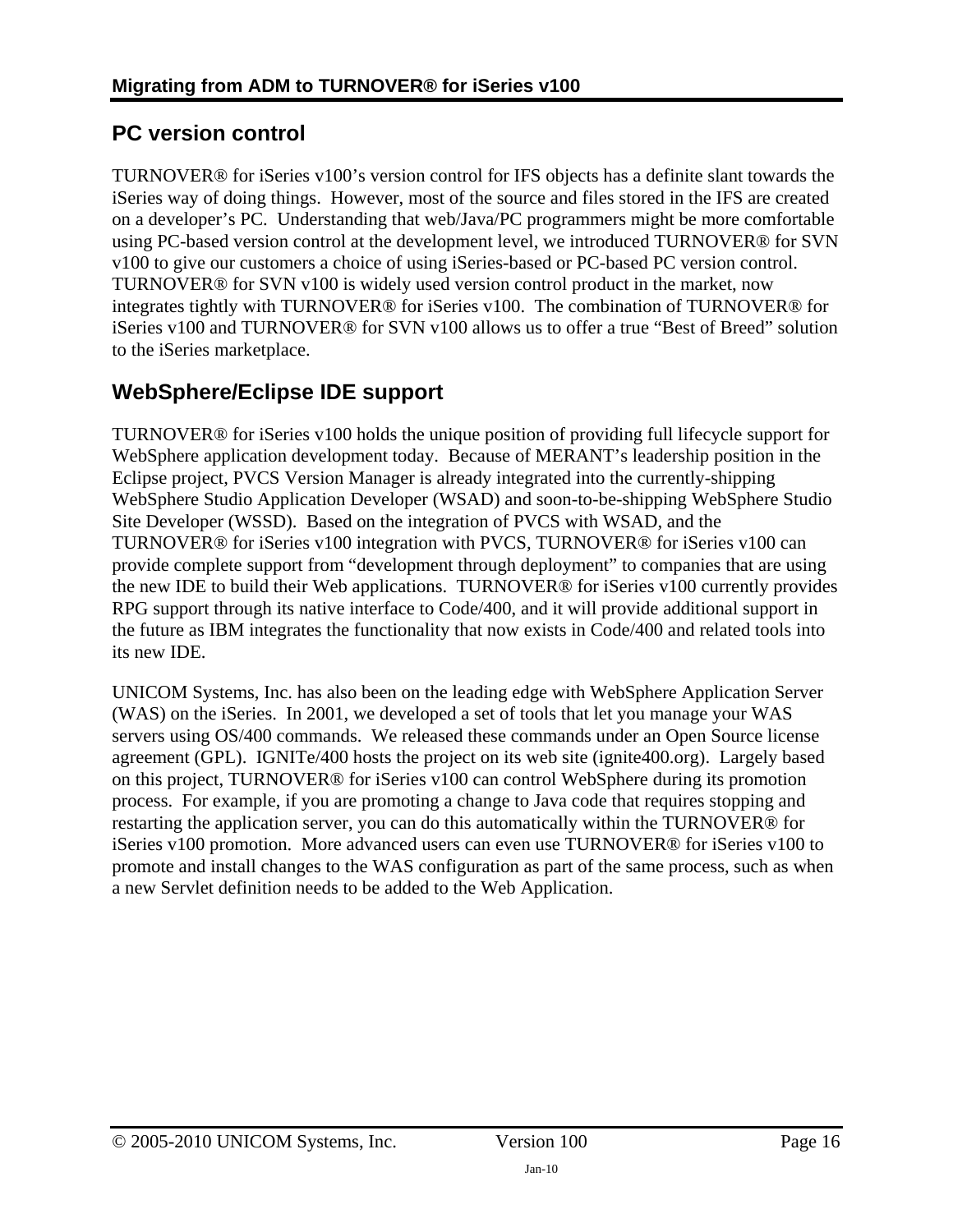# <span id="page-16-1"></span><span id="page-16-0"></span>**Change management your way**

Finally, we cannot resist discussing TURNOVER® for iSeries v100's extraordinary flexibility and the opportunities it offers you to modify and control your own change management processes. For example, in Release 5.3, we added the ability for you to define your own "Change Management Schemes" and then attach these schemes to types that are being managed by TURNOVER®. This lets you do things like build your own custom schemes to manage the records in a database file – with full and complete CM functionality.

This makes it very easy for you to quickly extend the TURNOVER® for iSeries v100 product in ways that we cannot imagine today. Recently, one customer implemented a strict new set of audit requirements, whereby the creation date and time of objects must match on all of their systems. Normally, when you use TURNOVER® for iSeries v100 to distribute and install objects on other iSeries servers, there is a step in the process where the existing object is duplicated, via **CRTDUPOBJ**, so that it can be sent to the other system. This duplication causes the new object to have a different creation date and time. We were able to meet the customer's needs by creating a new CM Scheme that overrides our use of the **CRTDUPOBJ** command to use save and restore commands, thus preserving the creation date and time.

There are a lot of reasons we would not want our "base" product to use this technique. However, by giving you the ability to easily override TURNOVER® for iSeries v100's standard behavior, you can customize the product to your own requirements.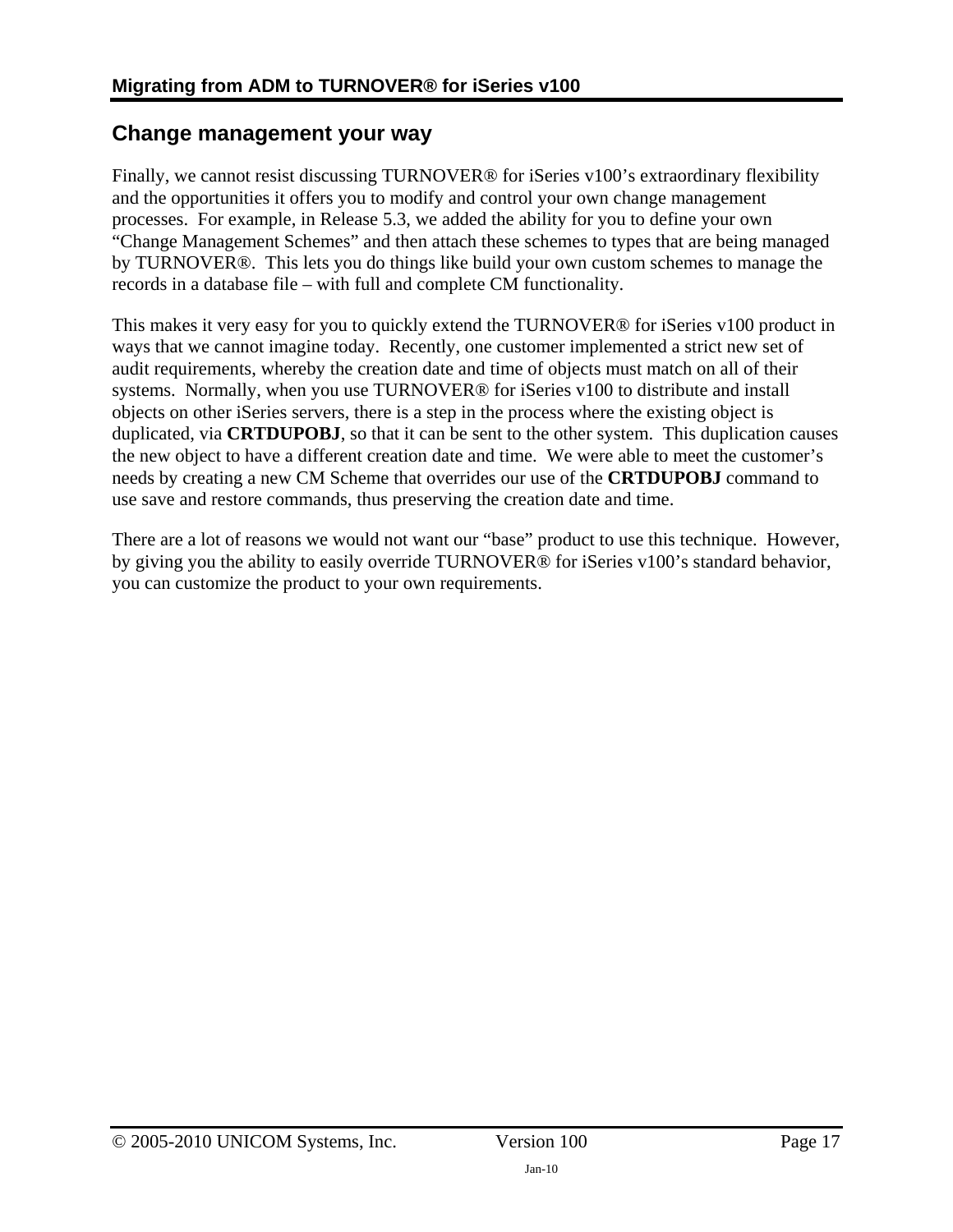# <span id="page-17-1"></span><span id="page-17-0"></span>**PROCEDURES FOR MIGRATING FROM ADM TO TURNOVER® FOR ISERIES V100**

This section explains the basic procedures for migrating from ADM to TURNOVER® for iSeries v100. The procedures listed here may vary, depending on your environment and the specific needs of your company. UNICOM Systems, Inc. provides on-site training and services to aid in your migration. To avoid migrating several groups for each project, you should migrate from ADM to TURNOVER® for iSeries v100 once all objects have been checked in and promoted to the root group.

# <span id="page-17-2"></span>**Prerequisites**

To use the ADM migration tools, you must:

- Have TURNOVER<sup>®</sup> for iSeries v100 installed on your system.
- Know how to set up a TURNOVER<sup>®</sup> for iSeries v100 application.
- Know your current ADM environment.
- Have Deploy/400 installed.<sup>[1](#page-17-4)</sup>

# <span id="page-17-3"></span>**General overview**

These are the general steps you will follow when migrating an application from ADM to TURNOVER® for iSeries v100. You will not need to do all of these steps each time, and some of the steps are optional, depending on your migration requirements.

- 1) [Create TURNOVER® for iSeries v100 applications and levels.](#page-18-0)
- 2) [Define developers to TURNOVER® for iSeries v100 and grant them authority.](#page-20-0)
- <span id="page-17-5"></span>3) [Determine which ADM part types you are currently using.](#page-20-0)

Map TURNOVER<sup>®</sup> for iSeries v100 type codes to part types.

4) [Map ADM project groups to TURNOVER® for iSeries v100 application levels.](#page-21-0)

1

<span id="page-17-4"></span><sup>&</sup>lt;sup>1</sup> We deliver the ADM migration tools as a Deploy/400 package. Therefore, to install the migration tools, you must have Deploy/400 installed (available on the TURNOVER® for iSeries v100 installation CD). For Deploy/400 installation instructions, read "*Preparing to Download and Apply TURNOVER® for iSeries v100 Fixes and Quarterly Updates*" in *Chapter 5: Additional Installation Topics* of *the Getting Started with TURNOVER® for iSeries v100* guide.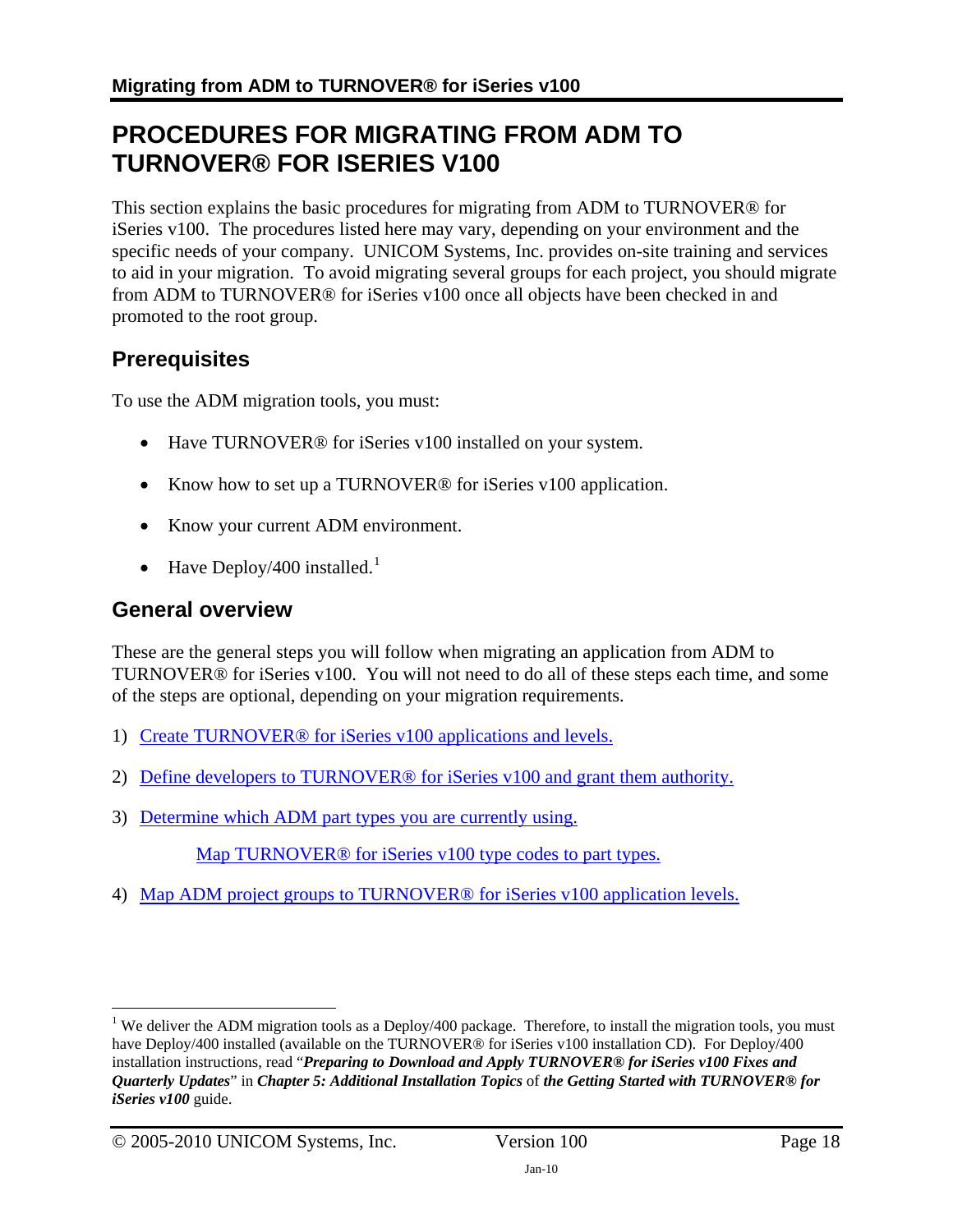<span id="page-18-1"></span><span id="page-18-0"></span>5) [Customize creation commands.](#page-22-0)

#### [Steps for Customizing Creation Commands](#page-23-0)

<span id="page-18-2"></span>6) [Export parts.](#page-24-0)

[Select parts for export.](#page-26-0)

[Run export job.](#page-26-0)

- 7) [Perform TURNOVER® for iSeries v100 initial build.](#page-27-0)
- 8) [Assign pre- and post-run commands.](#page-27-0)
- 9) [Review work in progress.](#page-28-0)

These steps are described in detail on the following pages.

### **1) Create TURNOVER® for iSeries v100 applications and levels**

When defining an ADM project group, ADM assigns library names based on the short project name and short group name. You perform and promote your development work within this library structure. At different points within the development cycle, you export related parts to another set of libraries, either for testing or for production use.

The TURNOVER® for iSeries v100 process differs from this by building a TURNOVER® for iSeries v100 application over your production, testing, and development libraries (and others as needed). Therefore,

- When you check out an object, TURNOVER<sup>®</sup> for iSeries v100 copies its source from production into the development library.
- After you make changes in development, you create and run a TURNOVER<sup>®</sup> for iSeries v100 form to move the selected objects and source from your development library into your testing libraries.
- After you complete testing, you copy the form and run it to move the objects and source from test into production, where TURNOVER® for iSeries v100 checks the object back in.

At this point, you need to analyze your current ADM projects and groups, determine what TURNOVER® for iSeries v100 application structure is appropriate for your environment, and create all necessary applications and levels. For extensive guidance in doing this, see the *TURNOVER® for iSeries v100 Application Planning Guide*. Also, UNICOM Systems, Inc. can provide on-site training to aid you in this process. (We highly recommend this.)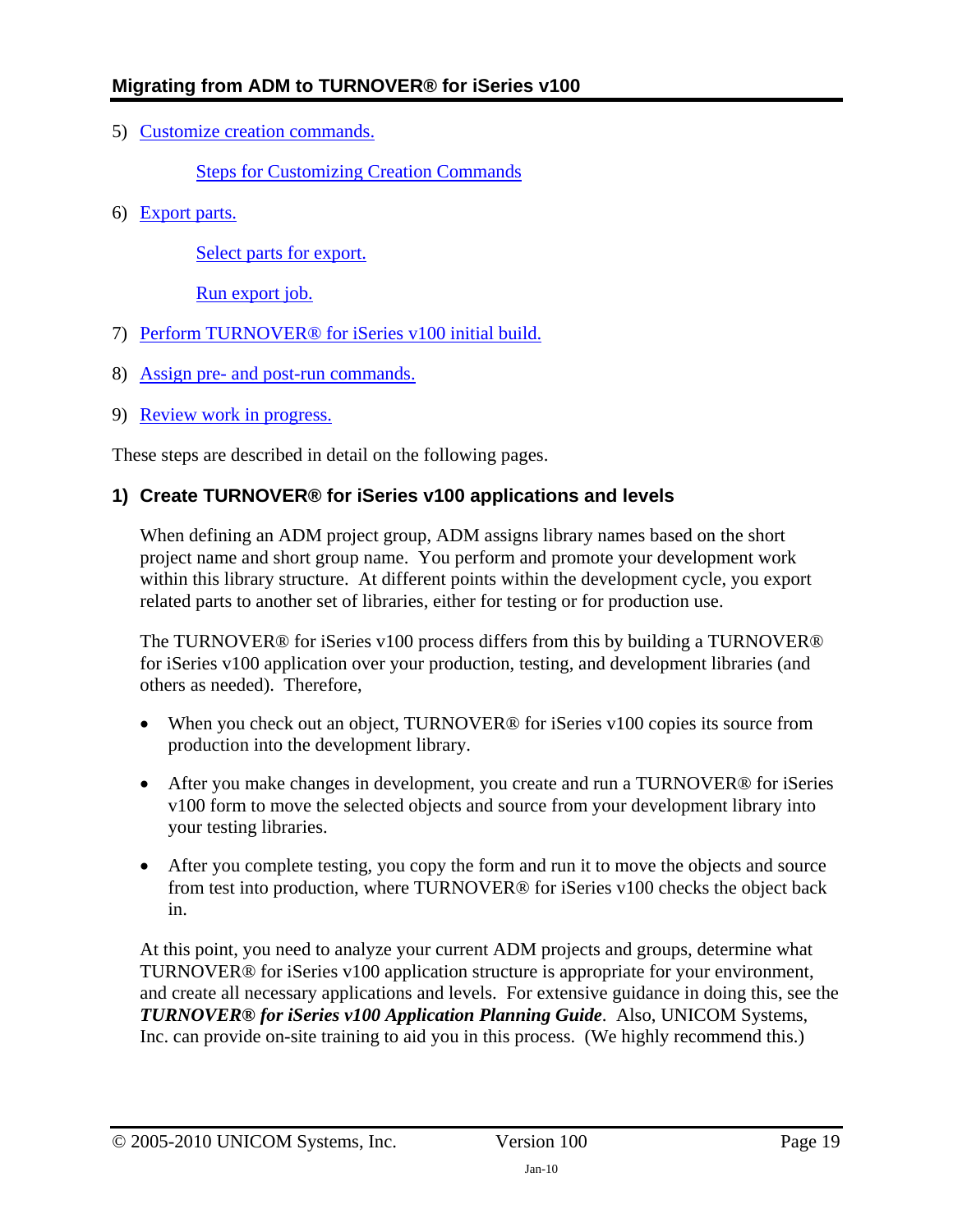#### **UNICOM Systems, Inc. Recommends**

You can select type codes for your application at this time, but it is not necessary that all required type codes be added to the application at this point. TURNOVER® for iSeries v100 type codes are addressed in more depth in steps [3\) a](#page-17-5)nd [5\)](#page-18-1) and we recommend that you return to your application definition at a later time to ensure that the necessary compliment of type codes exist.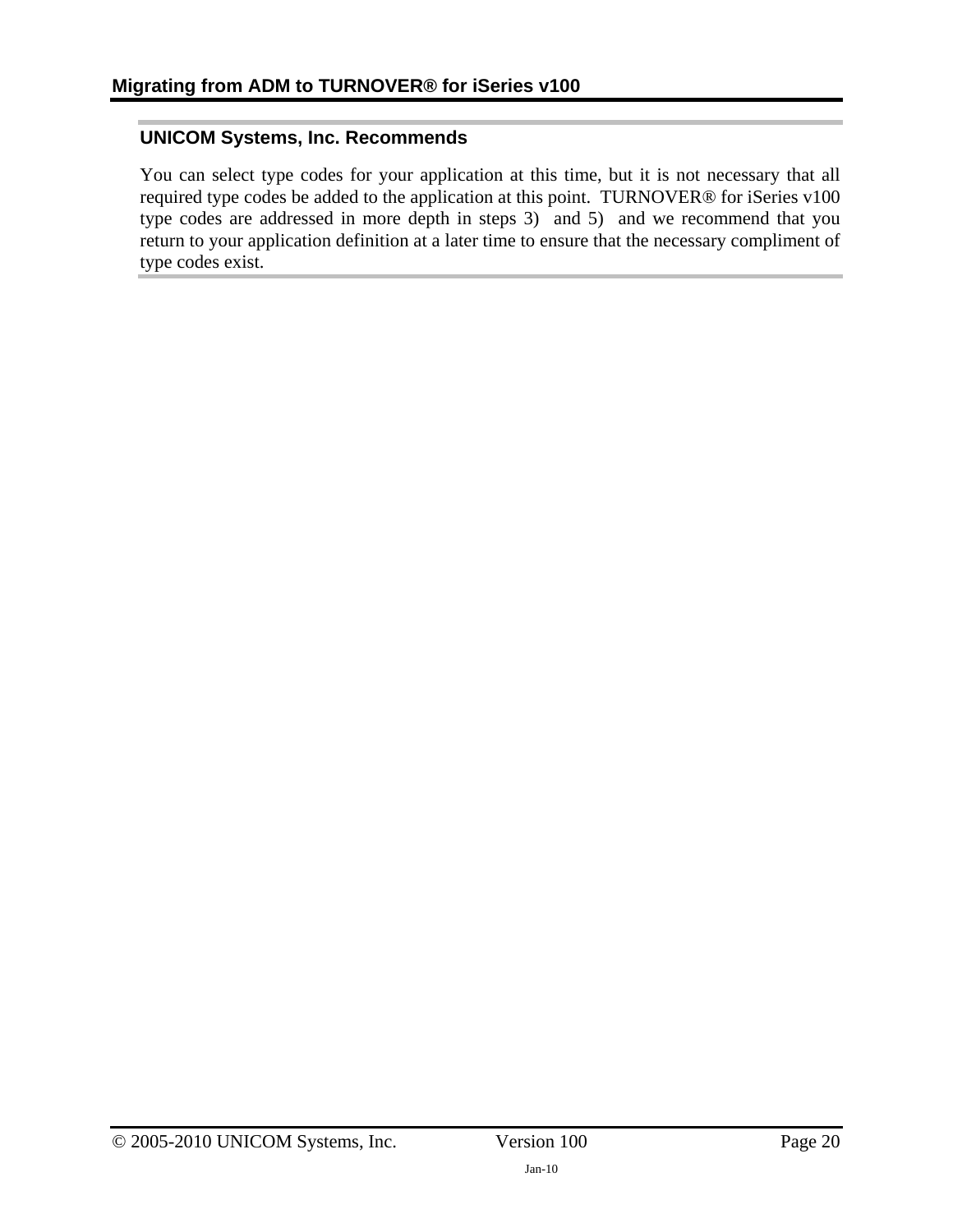### <span id="page-20-0"></span>**2) Define developers to TURNOVER® for iSeries v100 and grant them authority**

You must enroll your developers in the TURNOVER® for iSeries v100 system. On the TURNOVER® for iSeries v100 Main Menu, choose option **2** (*Maintain programmer information*) to define basic information about each developer, such as the development libraries s/he uses and to which output queue his/her output should go.

Also, you need to authorize each developer to the applications s/he will use. On the TURNOVER® for iSeries v100 Main Menu, choose option **3** (*Maintain TURNOVER® for iSeries v100 Authority*) to define each user's TURNOVER® for iSeries v100 authority. (You do this process once, during initial user setup.)

You can use TOADMUTIL menu option **3** (*Work with project/application cross reference*) to easily see which users are enrolled to which ADM projects and then selecting a project/group with option **5**. This shows you all users enrolled in the selected project, their enrollment type (**\*ADMIN** or **\*DEVELOPER**), and the developers' access levels to the project groups (**\*READ** or **\*UPDATE**). Use this information to determine who should be enrolled as a developer in TURNOVER® for iSeries v100 and to which applications they should be authorized.

### **3) Determine which ADM part types you are currently using**

To help configure TURNOVER® for iSeries v100, you need to analyze what ADM part types you are currently supporting. To do so, use the TOADMUTIL menu options as follows:

- Use menu option **1** (*Generate Part Languages*) to examine the ADM parts file (QALYPART1). This lets you determine which parts and languages you are using in your ADM environment and how many parts there are of each combination. When you run the command, it obtains a snapshot of your ADM system. (If you add or delete objects from ADM, you can re-run the command to update the counts.)
- Use menu option **2** (*Work with Part Mappings*) to see the results of the Generate Part Languages menu option (see above). You can see the results for a specific ADM project or for all ADM projects at once.

## *3.1) Map TURNOVER® for iSeries v100 type codes to part types*

Use menu option **2** (*Work with Part Mappings*) to map a TURNOVER® for iSeries v100 type code to each Part/Language combination. These type codes are used in Step **[6\)](#page-18-2)** *[Export](#page-24-1)  [parts](#page-24-1)* (see page [25\)](#page-24-1).

Typically, because TURNOVER® for iSeries v100 type codes for parts are usually the same for each project, you will filter the panel to show **\*ALL** projects. However, if there are parts in projects that do not conform, you can map a different type code to those individual projects.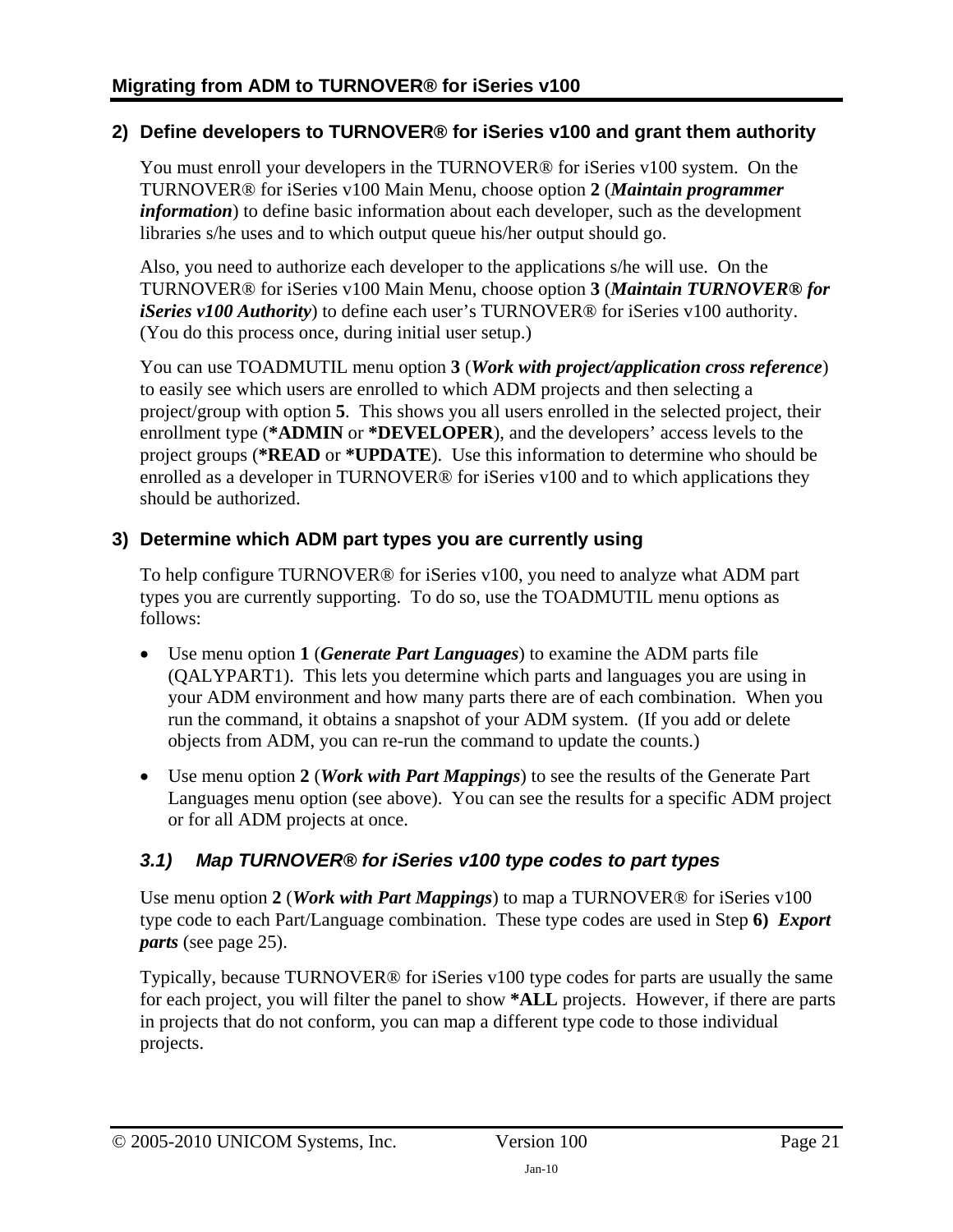<span id="page-21-0"></span>The most common TURNOVER® for iSeries v100 type codes for each part type supported are pre-defined. Therefore, normally you just need to review the list for parts that you manage with ADM and verify that a type code is mapped to those parts. If you manage parts through ADM that do not have a mapped TURNOVER® for iSeries v100 type code, you must manually select the appropriate TURNOVER® for iSeries v100 type code or, if one is not already defined, create one and select it.

# **4) Map ADM project groups to TURNOVER® for iSeries v100 application levels**

To aid the migration from ADM to TURNOVER® for iSeries v100, you must map your ADM project groups to the corresponding TURNOVER® for iSeries v100 application levels. The information gathered by this step is used later in the migration process. This step saves you from having to provide the same information every time.

Use TOADMUTIL menu option **3** (*Work with Projects/Applications cross reference*) to list all your ADM project groups. You can then map the ADM project groups to the corresponding TURNOVER® for iSeries v100 application levels.

If the ADM group you are mapping is used for development, set the *Development* flag to **Y**. If you are using \*PGMR libraries in your TURNOVER® for iSeries v100 application, you can specify which programmer is to be mapped to that group.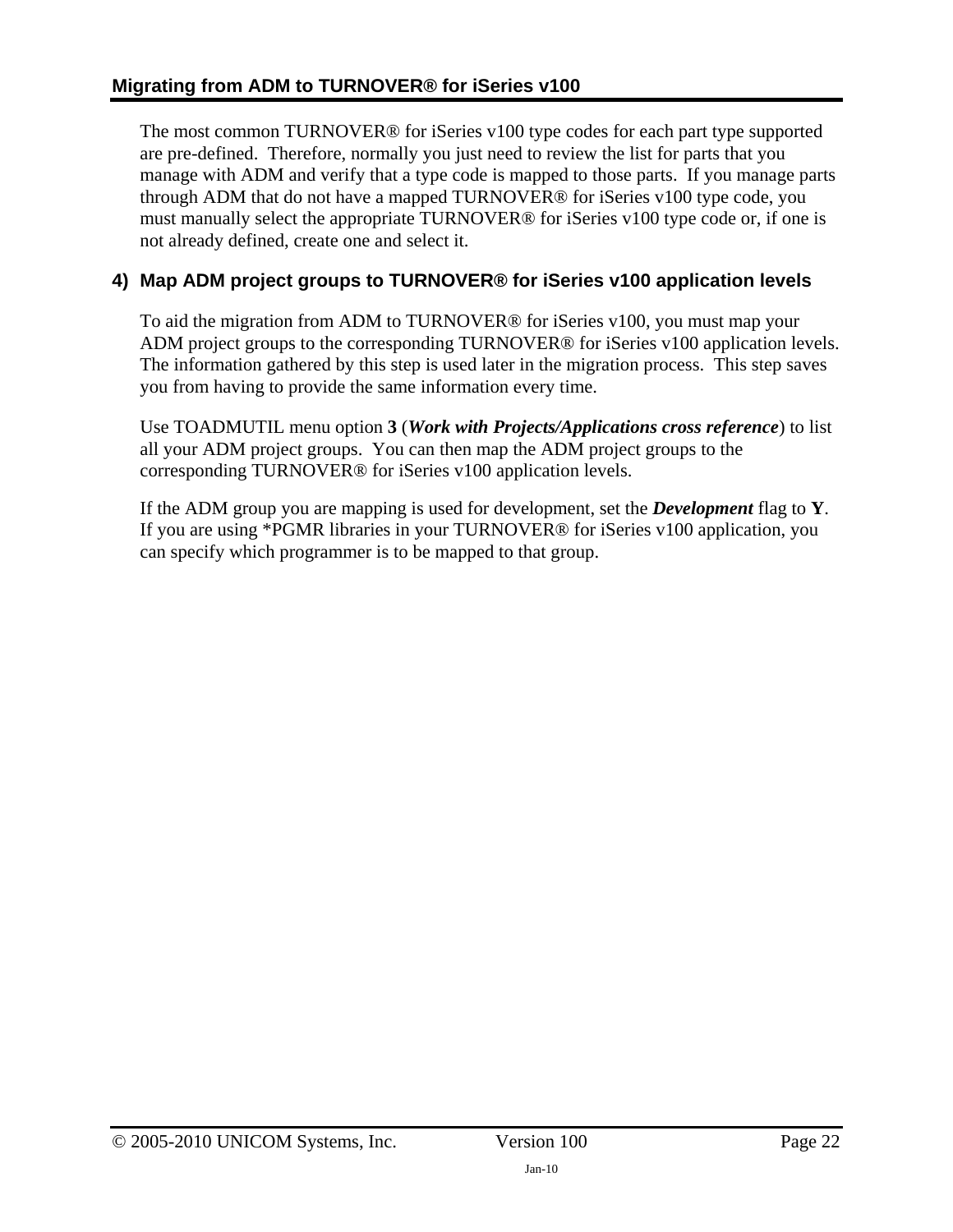### <span id="page-22-0"></span>**5) Customize creation commands**

#### **Overview of TURNOVER® for iSeries v100 processing**

When you check out and promote objects through TURNOVER<sup>®</sup> for iSeries v100, the TURNOVER® for iSeries v100 type code controls their creation. The type code describes how TURNOVER® for iSeries v100 should compile an object and it also defines the "from" and target libraries for that object type.

TURNOVER® for iSeries v100 gives you a number of methods for customizing creation commands. You start with TURNOVER® for iSeries v100 Main Menu option **8** (*Utility menu*), followed by option **4** (*Work with type code definitions*). The global type code definition panel appears. If you look at a type code such as RPGLE (by selecting it with option **2**, *Change*), you will see the creation command, with the many substitution variables that are available. By setting different values for these substitution variables, for each TURNOVER® for iSeries v100 application level, you can control how objects are created (compiled) at that level.

Now select TURNOVER® for iSeries v100 Main Menu option **1** (*Work with application definitions*). To see the type codes defined for an application level, select the application with option **5** (*View*) and select the level with option **14** (*Type codes*). Press **F8** (*Userdefined parameters*) to see the values associated with each variable for that level of the application.

You should now see, by setting different values for these substitution variables, how you control how TURNOVER® for iSeries v100 compiles an object at every application level. For example, when you promote an RPGLE program into your test environment, you might want to specify **DBGVIEW(\*SOURCE)**. However, when promoting into production, you would use **DBGVIEW(\*NONE)**.

#### **Overview of ADM processing**

In ADM, you customize creation commands using a Build Option part. When you build a part within ADM, ADM uses the following hierarchy to determine which Build Option (BLDOPT) part to use:

- 1) Use a BLDOPT part with the same name as the part name being built.
- 2) Use a BLDOPT part with the name of the default compiler.
- 3) Use a BLDOPT part with the name of QDFT.

Once ADM finds the BLDOPT part, it looks for a label with the same name as the part type being promoted. If ADM finds a label, it runs the CL command on that statement. If ADM does not find a label for the part type, it retrieves the default command for that BLDOPT part and it uses that customized command. If ADM does not find the default command, it uses the default command for that part type without customization.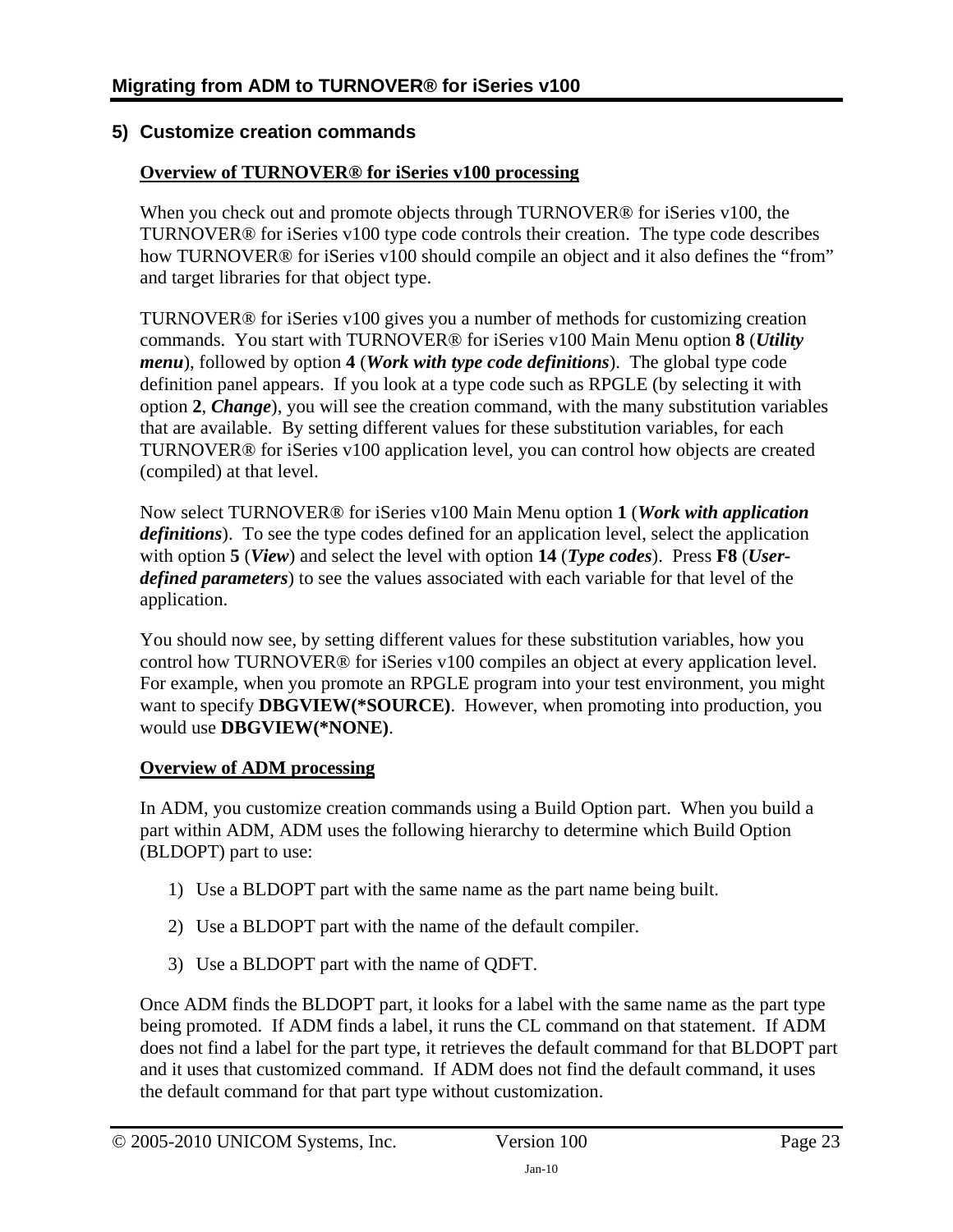#### <span id="page-23-0"></span>*5.1) Steps for customizing creation commands*

- a. Use the TURNOVER® for iSeries v100 **TDSPBLDOPT** (**Display Build Options**) command to view the commands within a BLDOPT part.
- b. On the *Work with Parts Using PDM (WRKPARTPDM)* panel, press **F16** (*Userdefined options*). Then create a user-defined option with this command:

**SOFTTURNE/TDSPBLDOPT FILE(&L/&F) MBR(&n)** 

- c. On the *Work with Parts Using PDM (WRKPARTPDM)* panel, use **F15** to filter the panel to show only BLDOPT parts.
- d. Select a BLDOPT part with your user-defined option to see which commands have been customized. The command helps you determine which customized creation commands you are using. You will want to review the commands within each QDFT BLDOPT part and within each BLDOPT part with a compiler name.
- e. Use this information to customize the TURNOVER® for iSeries v100 global type code command. You should make sure you have assigned the appropriate variables to keywords that are important to your environment.
- f. You will need to analyze creation commands that have been entered for specific objects. Normal TURNOVER® for iSeries v100 processing may already account for the customizations you have made to your ADM commands. For example, if you have set the USRPRF keyword to **\*OWNER** in a customized creation command, such as the **CRTBNDRPG** command, you would not have to do this for TURNOVER® for iSeries v100. TURNOVER® for iSeries v100 will recognize that the **\*PGM** object that is being replaced has already been defined with **\*OWNER** and will recreate the program with this same configuration.
- g. As a general rule, you need only be concerned about options that can be specified only at compile-time. TURNOVER® for iSeries v100 automatically handles anything that can be changed after the object has been compiled, such as with the **CHGPF** (**Change Physical File**) or **CHGPGM** (**Change Program**) commands. Training services from UNICOM Systems, Inc. can help you decide which command overrides may or may not be necessary once you have migrated to TURNOVER® for iSeries v100.

### **UNICOM Systems, Inc. Recommends**

We also strongly recommend that, before you proceed, you thoroughly review your TURNOVER® for iSeries v100 application definitions and migration plan.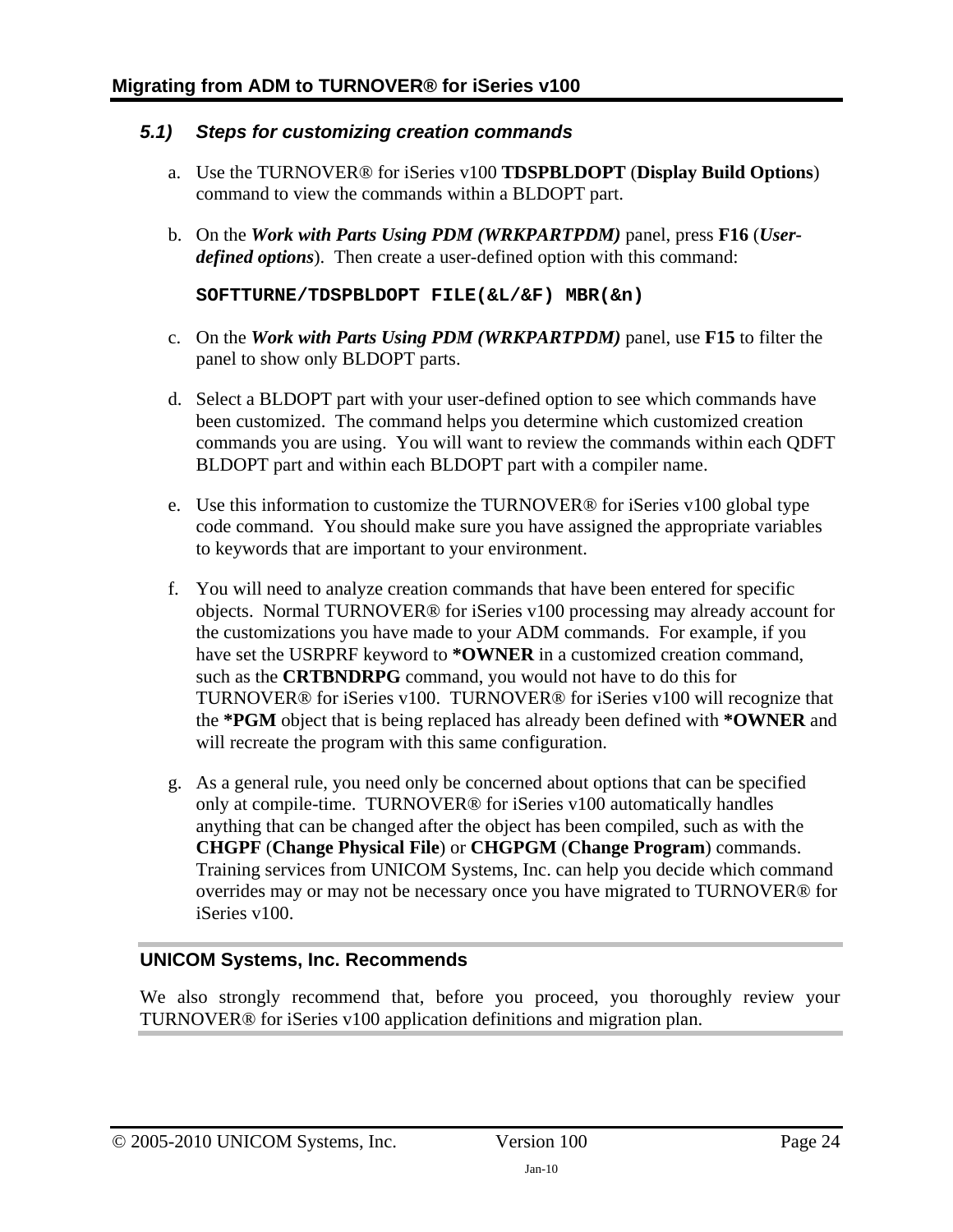## <span id="page-24-1"></span><span id="page-24-0"></span>**6) Export parts**

Use TOADMUTIL menu option **11** (*Work with Parts for Export*) to see a list of parts in your projects. The parts list provides you with the following information:

- The TURNOVER<sup>®</sup> for iSeries v100 application that is mapped to each ADM part.
- The TURNOVER<sup>®</sup> for iSeries v100 type codes that are mapped to the parts.
- If there are any errors in the mappings you have created.

Using the mappings that are defined, you can determine if the parts exist in the libraries defined in your TURNOVER® for iSeries v100 application definition. If necessary, you can then add parts to an export job. The export job exports the objects and updates their object descriptions.

**Export parts.** The export parts process uses the ADM **EXPPART** command to export the specified parts from the ADM environment libraries to the libraries that are defined in your TURNOVER® for iSeries v100 application. It is possible that you might not need to export parts from some groups. Be sure to fully analyze, using the available fields on the *Work with Parts for Export* panels, which objects exist and where.

The export parts process fills in the primary values on the **EXPPART** command, based on the values entered. These are the **EXPPART** command fields that are filled in:

#### **EXPPART PRJ(&Project) GRP(&Group) TYPE(&Type) PART(&Part) LANG(&Language) TOLIB(&TargetLibrary) SRCFILE(&TargetSourceFile)**

You might need to modify this command with other command parameters, such as **DATA(\*YES)** or **REPLACE(\*NO)**. To do so, create a TEXPOVER(\*CHAR 500) data area in your data library (SOFTTURND, or your custom library name) in which you list the additional parameters you want to append to the end of the **EXPPART** command shown above.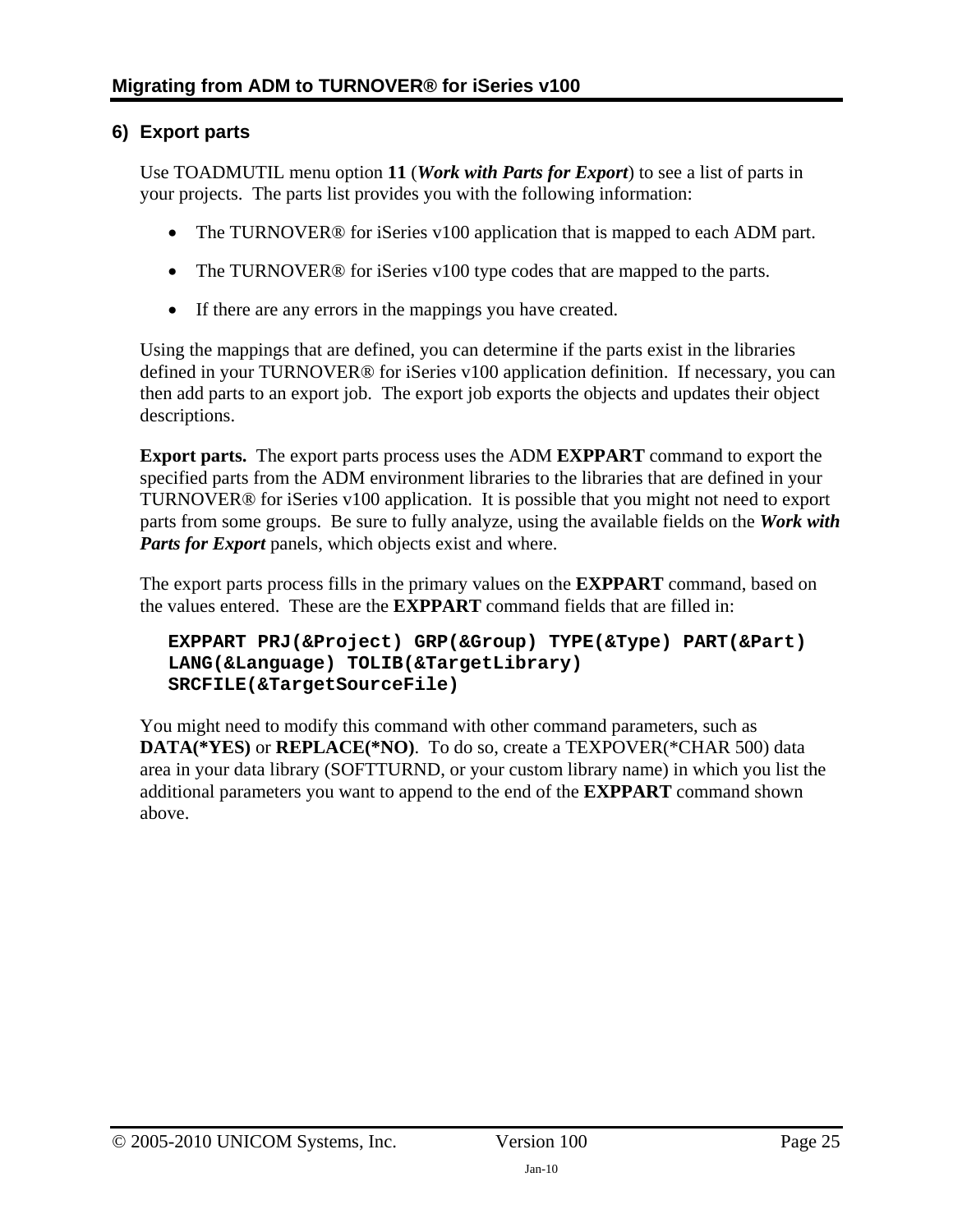**Update object descriptions.** The update object descriptions process updates the object descriptions of the specified object, or of the object that relates to the specified source. It does this by examining the type code mapped to the part and determining which source code is related to which part. The process then does the following:

- Stamps the object description with the TURNOVER® for iSeries v100 type code and the source information (specifically, the source file, library, and member).
- Updates the object's source change date to match the actual change date of the corresponding source. This is necessary because the **EXPPART** command could export an object type and a source type, but the object's object description will still point to the source code that actually created it, regardless of the source's corresponding movement.

For each ADM part, you can choose to export the parts, update the object descriptions, or both.

In addition to (or instead of) change object description processing, you can define an exit program to do your own processing. With this exit point, you can control any additional processing your setup may require. Your exit program can pass back a flag to notify TURNOVER® for iSeries v100 if the process should or should not perform the standard change object description processing.

To have the exit point call your program, first create a TEXPJOBX(\*CHAR 20) data area in your data library (SOFTTURND, or your custom library name). In the first 10 positions of the data area, supply your program name. In the second 10 positions, supply the name of the library where the program exists. Your program should then define these parameters:

| <b>Parameter</b> | <b>Type</b> | Length |
|------------------|-------------|--------|
| Object           | $*CHAR$     | 10     |
| Library          | $*CHAR$     | 10     |
| Object Type      | $*CHAR$     | 10     |
| Source File      | $*CHAR$     | 10     |
| Source Library   | $*CHAR$     | 10     |
| Source Member    | $*CHAR$     | 10     |
| <b>Type Code</b> | *CHAR       | 10     |
| Flag             | *CHAR       | 1      |

Pass back a value in the FLAG parameter to control normal processing, as follows:

Blank value Continue normal processing (stamp the object description).

Non-blank value Bypass normal processing (don't stamp the object description).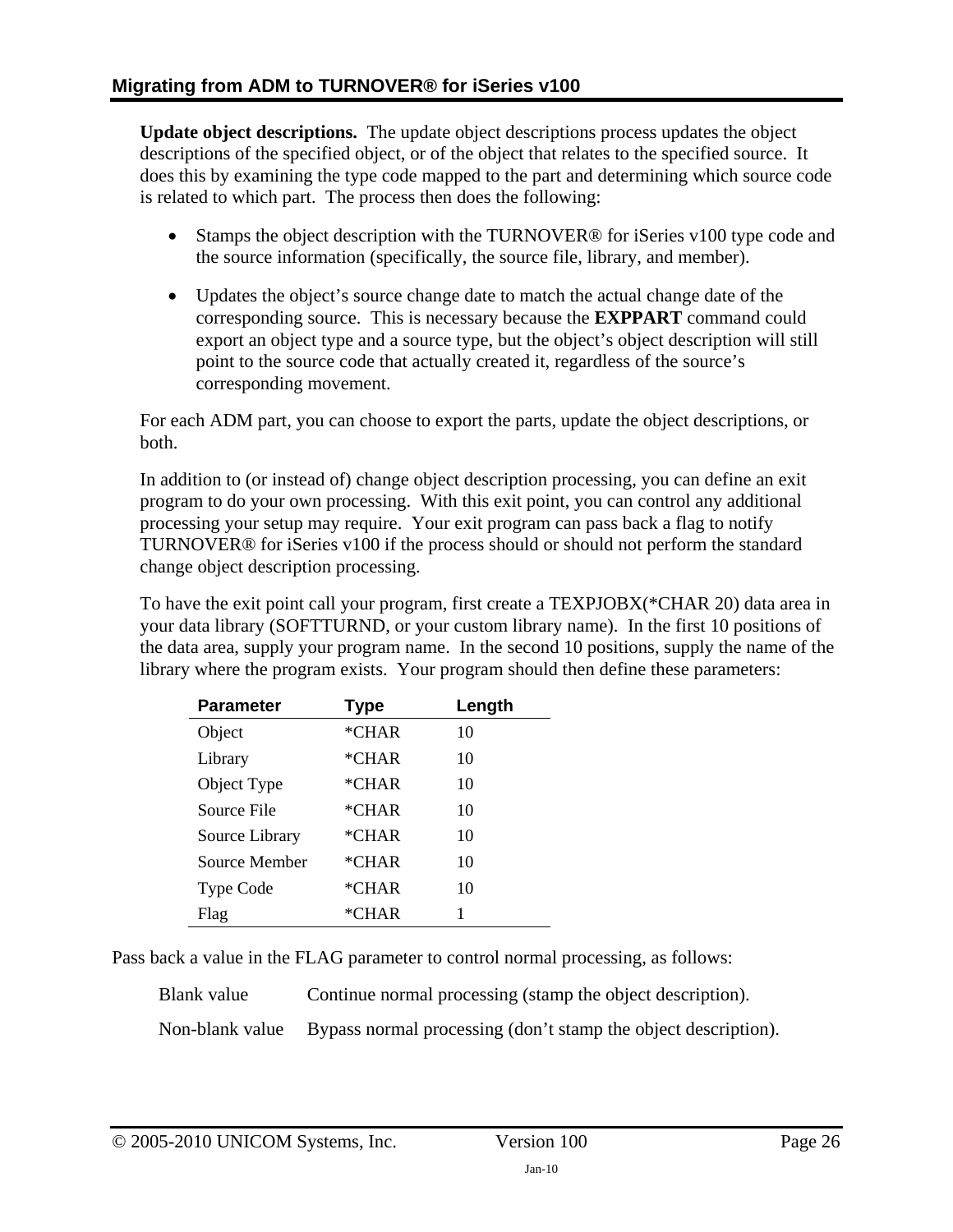### <span id="page-26-0"></span>*6.1) Steps for selecting parts for export*

- a. Use TOADMUTIL menu option **11** (*Work with Parts for Export*) to specify your ADM project to get a list of parts.
- b. Use **F11** to show additional information. You can use the information listed to determine whether or not the part exists in the library defined by the mapping rules you have established. You may or may not have to export all parts.
- c. Select, with option **11** (*Export*), option **12** (*Update object description*), or option **13** (*Both*), the parts that you will export. The selected records will be added to the export job defined in the *Use export job* field.

### *6.2) Steps for running the export job*

a. Use TOADMUTIL menu option **12** to see the export jobs that are defined.

If you have parts that defaulted with a type code that needs to be changed, you can do that here. For example, you might have an RPGLE type code which points to a library that applies to 99% of your programs, but not to the few programs needing to go into a different library. In this case, you would define another type code for this alternate promotion path and then assign that type code here. Also, if you need to, you can further customize the **EXPPART** command here by adding whatever additional **EXPPART** command parameters you need.

b. Once you verify that the parts selected have been set up the way you intend, you can select the export job to run. The **SBMJOB** command prompt appears so you can change the JOBQ, run date and time, or other parameters for the **SBMJOB** command, if necessary.

**Note:** If for some reason, you need to cancel the export job, use option **4** (*Cancel*) on the *Work with Export Jobs* panel. This allows the export job to finish the line it is currently exporting or updating, and to come to a normal end.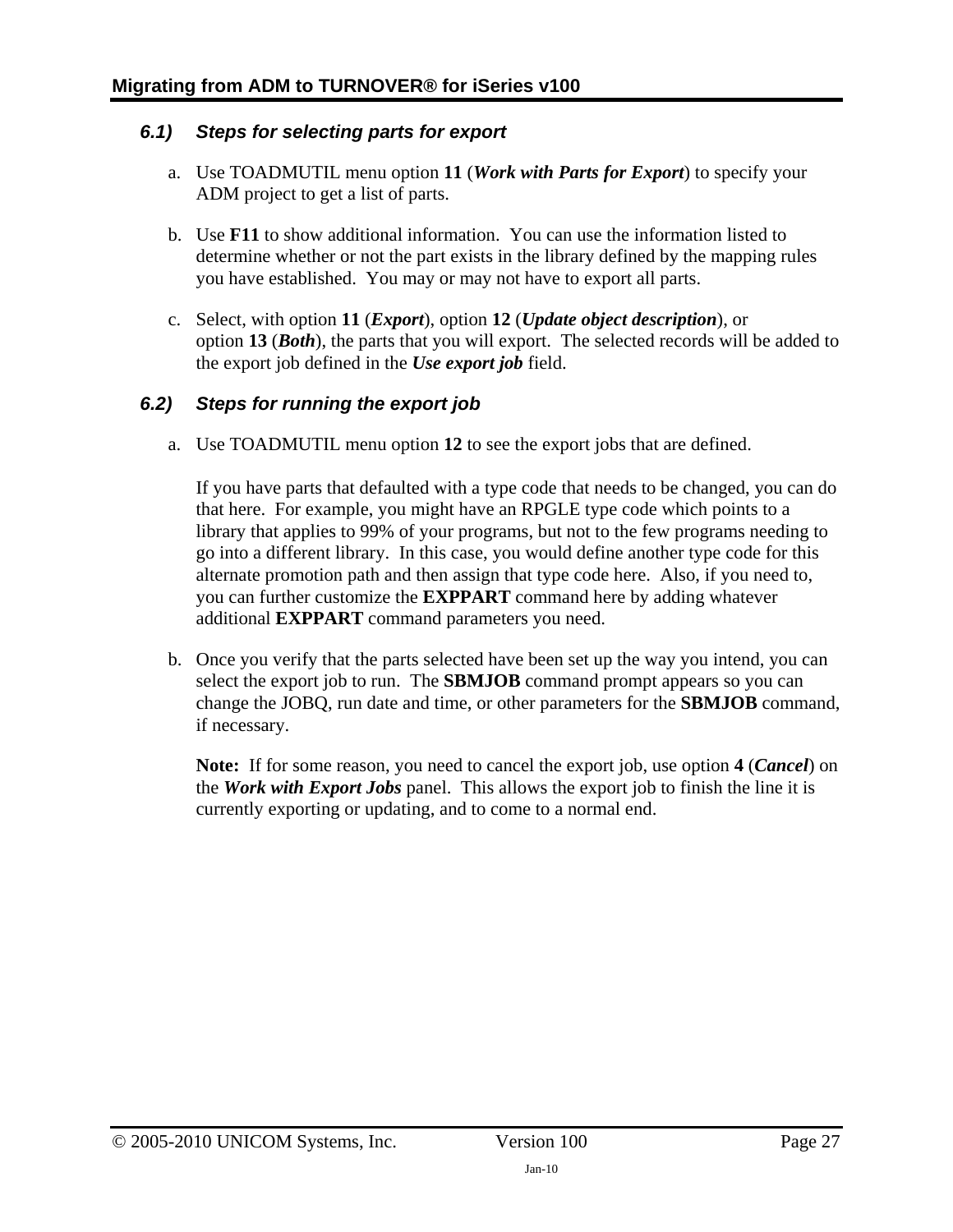## <span id="page-27-0"></span>**7) Perform TURNOVER® for iSeries v100 initial build**

The TURNOVER® for iSeries v100 initial build loads the TURNOVER® for iSeries v100 object history and audit database with initial entries for the application and level. TURNOVER® for iSeries v100 uses these records to detect unauthorized access to production objects and source.

To submit the initial build, use TURNOVER® for iSeries v100 Main Menu option **1** (*Work with application definitions*) and select an application with option **2** (*Change*). Select an application level with option **23** to submit an initial build for it.

### **UNICOM Systems, Inc. Recommends**

We recommend that you perform the initial build for the highest unlocked level (Production) of the application. You should perform this step only once, after you have migrated all objects from your ADM environment for use with TURNOVER® for iSeries v100 and you have updated the object descriptions to point to the new source location.

### **8) Assign pre- and post-run commands**

When you compile some objects, it is important that you run commands before or after the compile command. A typical example would be using the **OVRDBF** (**Override with Database File**) command to compile an object over a particular file, then using **DLTOVR** (**Delete Override**) to remove the override.

ADM holds these commands in a Build Option (BLDOPT) part. In TURNOVER® for iSeries v100, you enter pre-run or post-run commands on a form and link them to a particular object. When you run the form, TURNOVER<sup>®</sup> for iSeries v100 issues the commands.

To see the commands you have defined to ADM, use the **TDSPBLDOPT** (**Display Build Options**) command as a user-defined option on the *Work with Parts Using PDM (WRKPARTPDM)* panel. From **TDSPBLDOPT**, press **F16** to access the *User-defined Options* panel. Look for the user-defined option for **TADDCMDOBJ**: [2](#page-27-1)

#### **TADDCMDOBJ CMDTYPE(\*PRERUN) LINE(\*SELECT) CMD('&CMD') SEQ(\*NEXT)**

To use this command, you must know the number of the form containing the object to which the selected command should be linked. TURNOVER® for iSeries v100 created these forms in the initial build step.

<span id="page-27-1"></span> 2 If you do not find the user-defined option for **TADDCMDOBJ**, then you can add it using **F6**.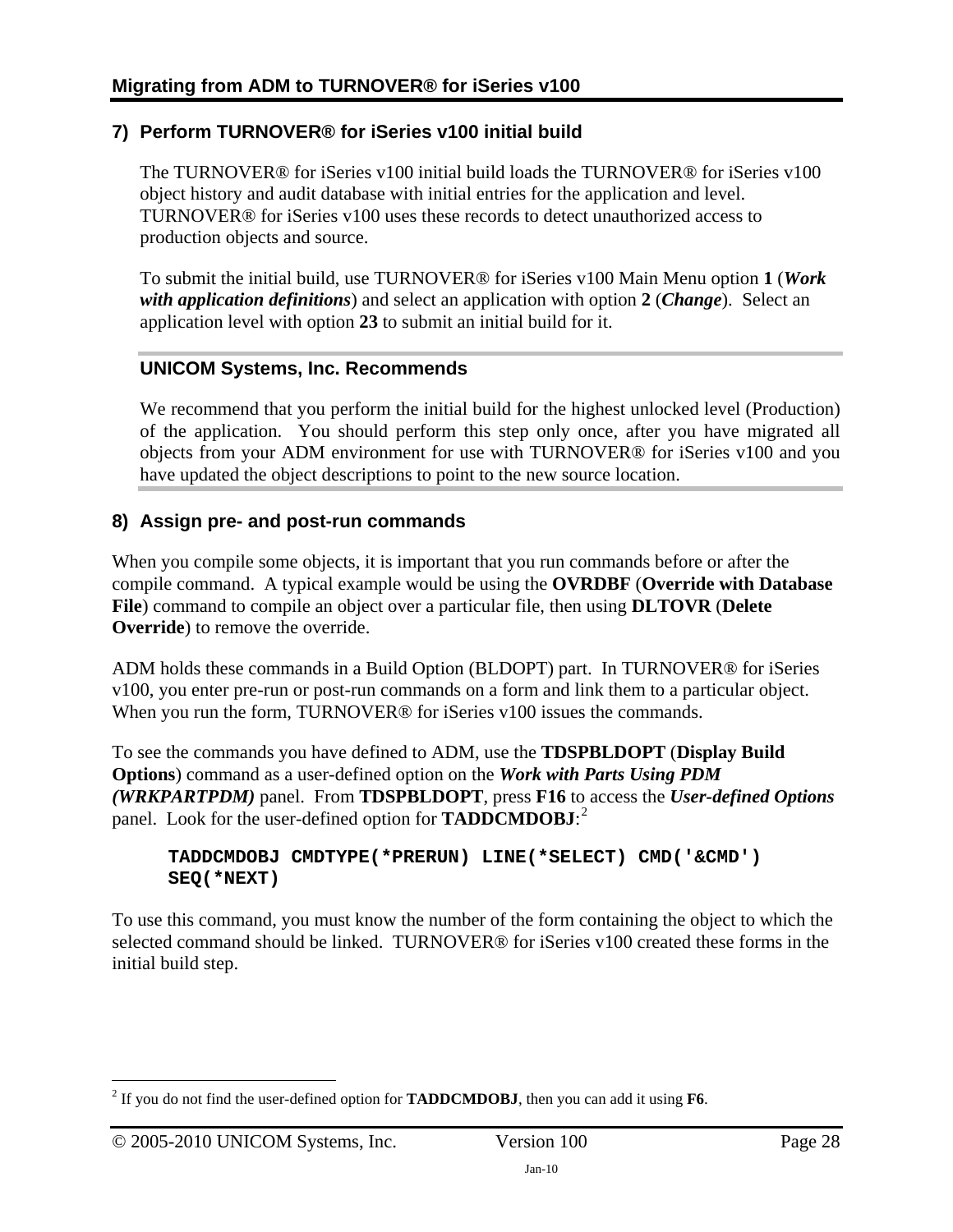### <span id="page-28-0"></span>**Migrating from ADM to TURNOVER® for iSeries v100**

If you know the object name, target library, and TURNOVER® for iSeries v100 type code, or if you know the specific line number for the object, you can just supply that information to **TADDCMDOBJ** rather than use **\*SELECT**. Keeping the default of **LINE(\*SELECT)** shows you all lines on the selected form, so you can choose the object to which the command should be linked.

Note that some pre- or post-run commands may not be necessary once you start using TURNOVER® for iSeries v100. For example, when TURNOVER® for iSeries v100 promotes a file, it recreates the new file with the same members that existed in the old file. If you have previously used an **ADDPFM** (**Add Physical File Member**) command for a particular file, you would not have to this for TURNOVER® for iSeries v100. Our training services can help you decide which objects may or may not require the ADM commands specified.

Also note that if your processing uses the **OVRDBF** command, you should set the value of the **OVRSCOPE** parameter will need to make use of the OVRSCOPE parameter by setting the value to **\*CALLLVL** or **\*JOB**. This ensures that TURNOVER® for iSeries v100 properly scopes the override during the compile.

## **9) Review work in progress**

Perform this step if you have checked out parts that you could not promote to the root group before you migrated to TURNOVER® for iSeries v100. For any in-process work, you should:

- 1) Create a task in the TURNOVER® for iSeries v100 project system that logically groups the work that is still in progress.
- 2) Assign each task you have created to the programmer who is working on the objects.

The programmer should then:

- 1) Create a TURNOVER® for iSeries v100 worklist for each task.
- 2) Add the objects that s/he is working on to the corresponding worklist by using a userdefined option in ADM.
- 3) Check out these objects using worklist option **21**. To place the source into his/her new development source file and library, depending on where the source exists for the objects, the programmer can either use the **CPYOPT** parameter or manually copy the source from the ADM development group.